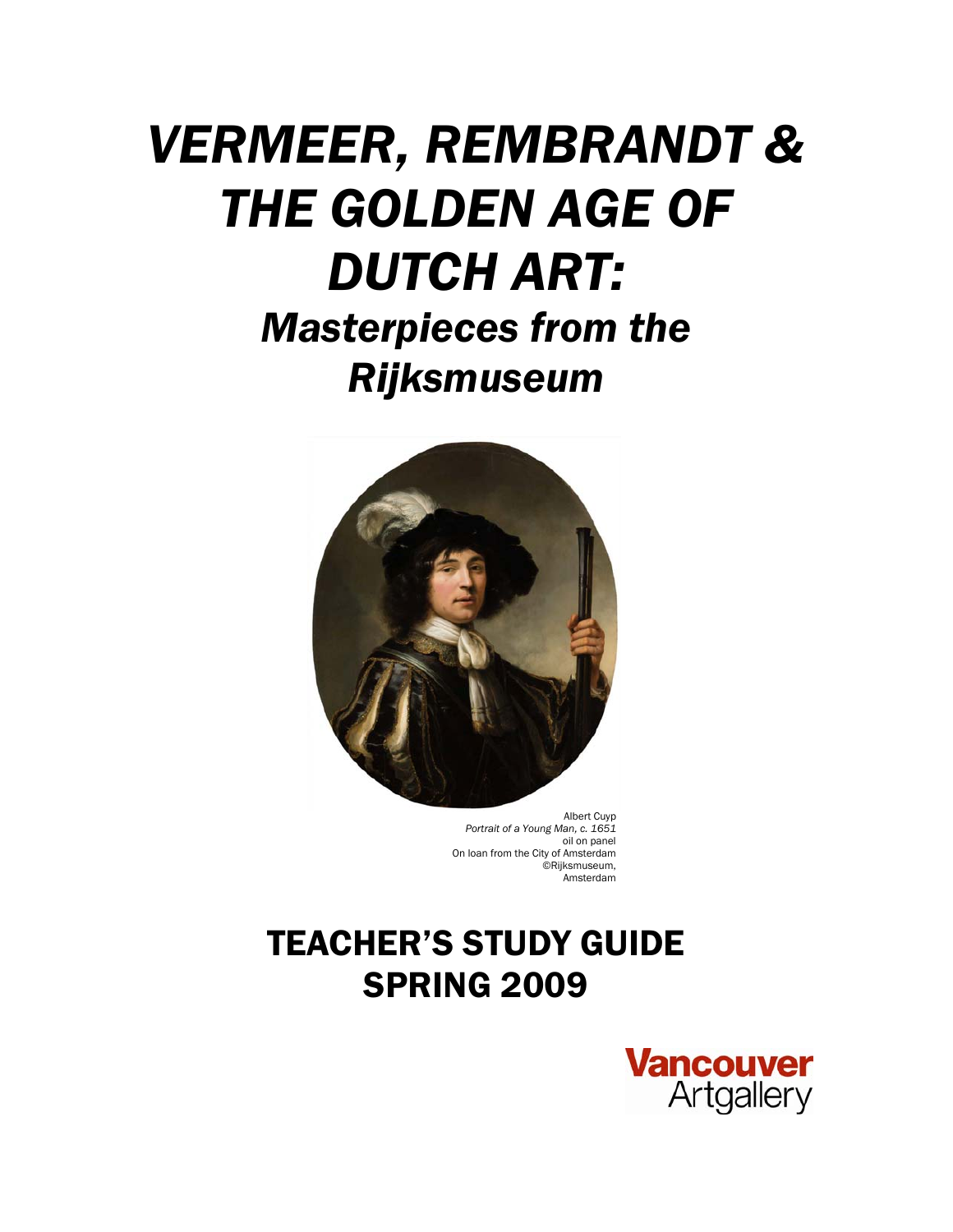# Contents Page

|    | Background to the Exhibition Vermeer, Rembrandt and the Golden Age of Dutch Art 4 |  |
|----|-----------------------------------------------------------------------------------|--|
|    |                                                                                   |  |
|    | Pre- and Post- Visit Activities                                                   |  |
|    |                                                                                   |  |
|    |                                                                                   |  |
|    |                                                                                   |  |
|    |                                                                                   |  |
| 2. |                                                                                   |  |
| З. |                                                                                   |  |
|    |                                                                                   |  |
| 4. |                                                                                   |  |
| 5. |                                                                                   |  |
|    |                                                                                   |  |
|    |                                                                                   |  |
|    |                                                                                   |  |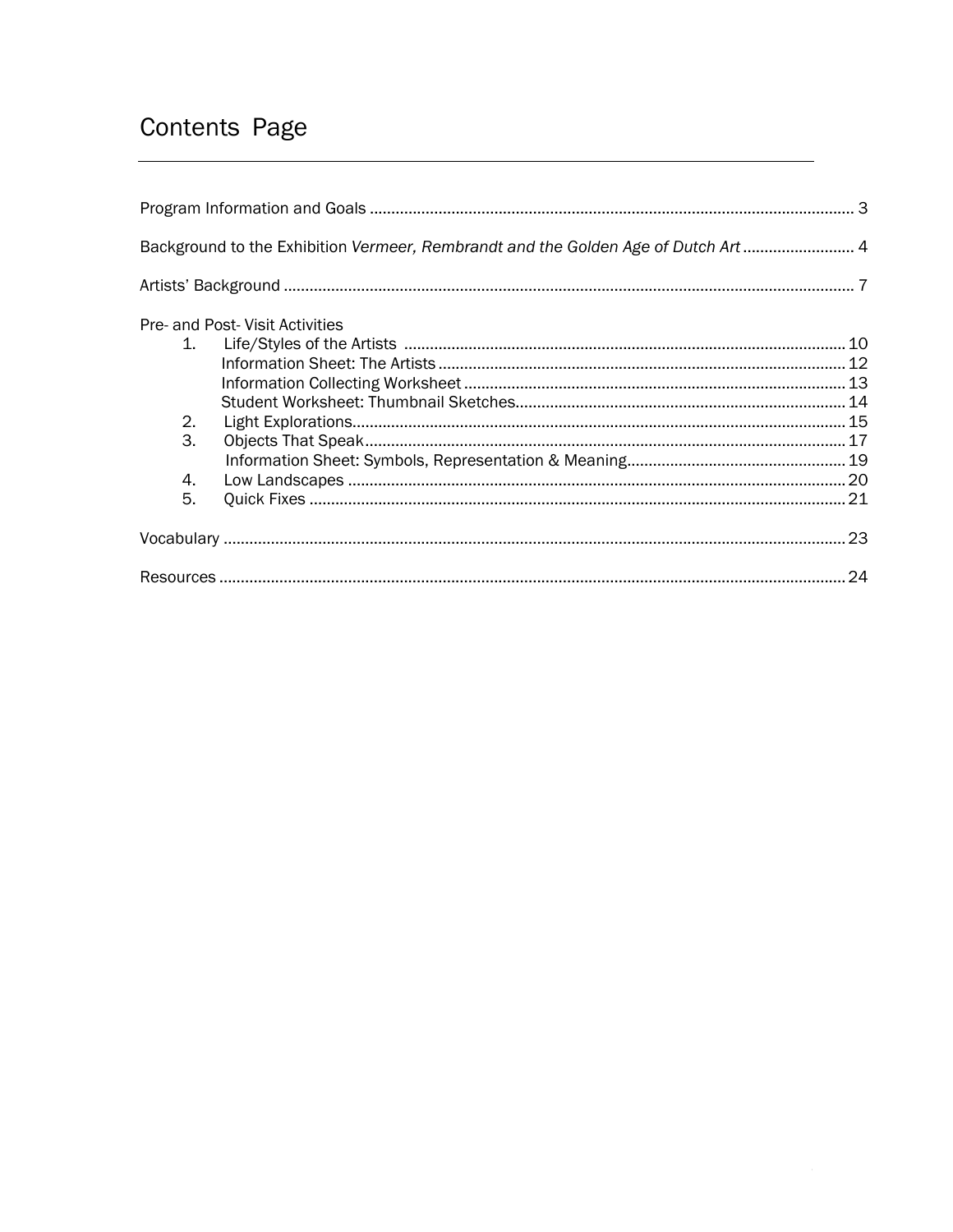# **Vancouver Art Gallery Teacher's Guide for School Programs**

*Vermeer, Rembrandt and the Golden Age of Dutch Art* presents an extraordinary array of artworks created by Dutch artists in the seventeenth century. The range of works produced in this period is unequalled at any single time in history, and includes still lifes, portraits, landscapes, architectural studies and paintings of everyday life. The works are from the Rijksmuseum in Amsterdam, which houses the world's foremost collection of Dutch art from this period. The exhibition includes decorative art forms such as ceramics, glass, silver, furniture and textiles as well as drawings and paintings. The paintings include major works by Rembrandt van Rijn, Johannes Vermeer, Frans Hals and Jan Steen, to name but a few.

### DEAR TEACHER:

This guide will assist you in preparing for your tour of *Vermeer, Rembrandt and the Golden Age of Dutch Art.* It also provides follow-up activities to facilitate discussion after your Gallery visit. Engaging in the suggested activities before and after your visit will reinforce ideas generated by the tour and build continuity between the Gallery experience and your ongoing work in the classroom. Most activities require few materials and can be adapted easily to the age, grade level and needs of your students. Underlined words in this guide are defined in the Vocabulary section.

The tour of *Vermeer, Rembrandt and the Golden Age of Dutch Art* has three main goals:

- to understand the historic period that produced such a proliferation of art and artists,
- to provide a context for the artwork in terms of social, cultural, geographic and artistic structures,
- to examine individual works by historical masters.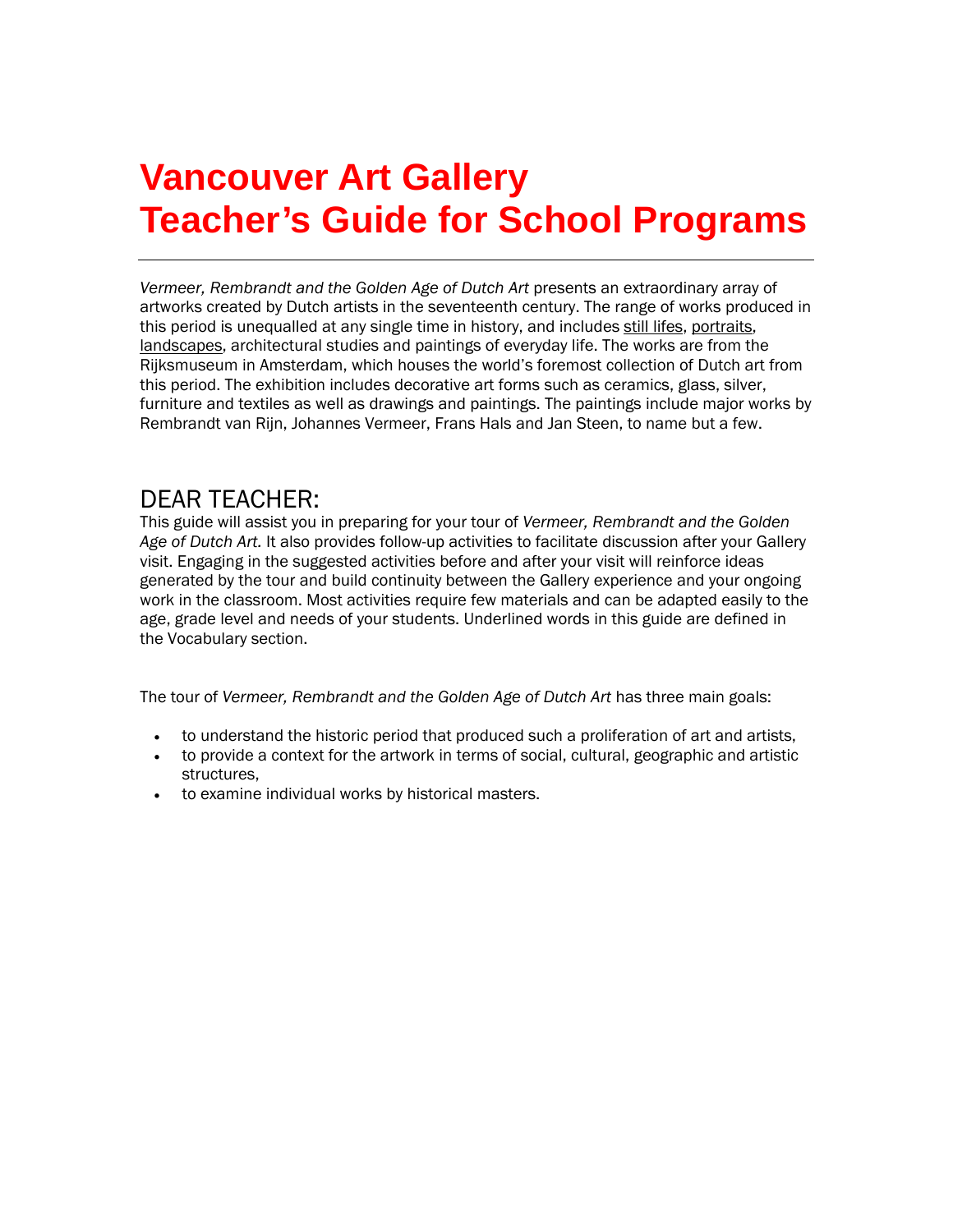# THE EXHIBITION

The exhibition *Vermeer, Rembrandt and the Golden Age of Dutch Art* takes us back to a time of extraordinary prosperity in Dutch history. As economic, political and cultural power shifted dramatically from the hands of nobility to the merchant classes, art flourished. The artists' guild system gave support, learning structures and a modicum of economic stability to artists, and the merchant classes revered—and bought—art to lay claim to their new-found status. It is no accident that under these conditions, Rembrandt, Vermeer, Hals, Steen and countless other artists prospered.

The works in this exhibition have travelled from the Rijksmuseum in Amsterdam, which houses the world's finest collection of seventeenth-century Dutch art. The exhibition is organized into eight areas, each of which explores and illuminates a different aspect of Dutch life and art in the 1600s:

#### 1. Maritime Power

In 1602 the Dutch East India Company was granted a monopoly on Dutch colonial activities, including shipping, in Asia. Giving this amount of power to a company—a commercial enterprise—was unprecedented. The company was authorized to enter into trade agreements, maintain diplomatic relations, and even wage war. The impact of this kind of power and the trade that ensued was nothing short of astounding—not only did previously unavailable products like silk, ivory, sugar and spices fill the warehouses of Amsterdam, but imported items such as Chinese porcelain strongly influenced Dutch artisans for centuries. The shipping industry blossomed as traders commissioned new vessels to sail the high seas, and the resulting economic boom spread far and wide among citizens of the Dutch Republic. The freshly formed middle class wielded their new-found economic power and status, entering into far-reaching commercial dealings. It was their support of artists and their willingness to purchase artwork en masse that gave rise to the Golden Age of Dutch Art. Artists like Ludolf Bakhuysen specialized in depicting dramatic images of vessels being tossed in stormy seas as well as serene scenes of ports, waterways and shipbuilding activity.

#### 2. The Artists and Their World

For the first time in western history, art was not being made exclusively for the church or the nobility. Wealthy merchants, holding the economic power of the new Dutch Republic in their hands, sought, and bought—amongst other commodities—art. Art was not only commissioned by wealthy patrons and religious institutions, it was also widely and enthusiastically bought and sold on the free market. Artists would generally choose a niche in the art market and become skilled and known specifically as a painter of portraits, seascapes, landscapes or still lifes. Painters were organized into professional organizations known as guilds. Each city had its own professional artists' guild of which it was very proud, and artists had to join the local guild—after a rigorous period of apprenticeship with a member artist—in order to produce and sell work locally.

#### 3. Still Life

Still life paintings were very popular during this period. Artists would specialize even further in the genre, becoming known for paintings of fruit, flowers, food or even glassware. They would show off their skills at rendering surface detail and lighting effects. Objects displayed in the still lifes might include items from a client's collection that would provide them with an opportunity to display their wealth twofold—through both the painting and the objects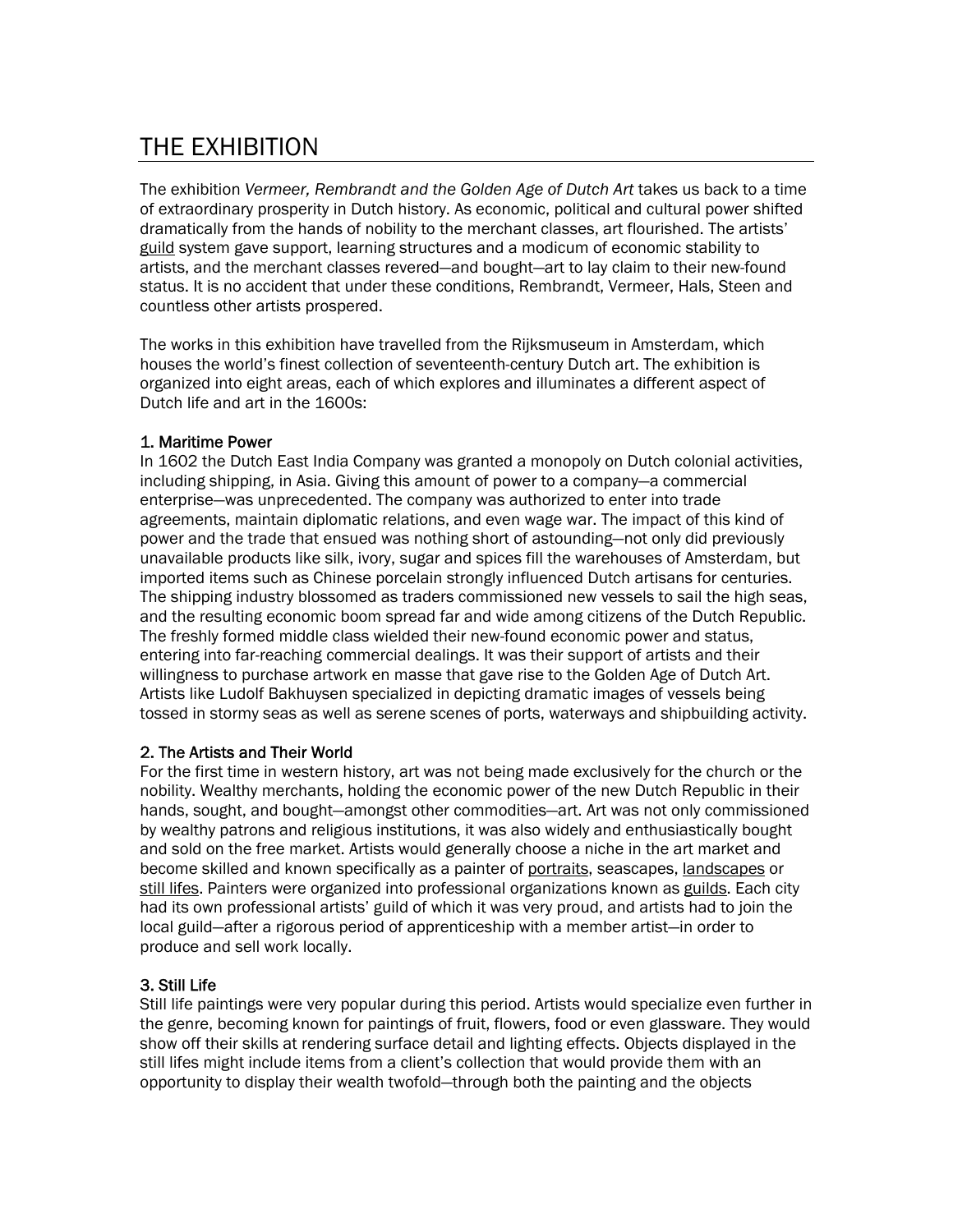themselves. Some still lifes, known as vanitas pieces, included symbols that emphasize the passing of time, such as burnt-out candles, hourglasses or faded flowers. Rachel Ruysch was one of a small number of women artists whose flower still lifes became known and sought after at this time.

#### 4. The City

Two factors radically changed the shape and demographic of Dutch cities:

- Trade and industry brought great prosperity to the Dutch Republic.
- People fled religious persecution in southern countries and were welcomed into the Dutch Republic.

The expanding population and wealth brought urbanization on a scale previously unknown in Europe. Merchants and regents (public office holders), particularly in Amsterdam, spent their new-found wealth on grand houses, clothing, furniture and artworks. Religious tolerance became one of the hallmarks of the newly constructed society, and Catholics, Jews, Calvinists and Protestants lived alongside one another with unprecedented acceptance. Rembrandt's painting *Dr. Ephraim Bueno, Jewish Physician and Writer of Amsterdam* and Frans Hals' *Portrait of a Man, Possibly a Clergyman* attest to the city's tolerance of religious and cultural diversity.

#### 5. The Dutch Landscape

During this period, Dutch artists began to take increased pride in the particular terrain of their surroundings. Unlike previous Dutch artists who created fantasy landscapes, the newer generation of artists painted the flat Dutch countryside scattered with locally recognizable fields, waterways, dunes and windmills. Many paintings depicted winter scenes, exploring the effects of light on ice and snow, and included people playing, skating and working. Jacob van Ruisdael was one of many artists to paint a very low horizon line; in *View of Haarlem from the Northwest, with the Bleaching Fields in the Foreground*, this technique allowed the dramatic stormy skies to dominate the scene.

#### 6. Travelling Artists

Throughout the seventeenth century, Dutch artists travelled to Italy as an almost essential part of their artistic training. They were expected to learn from the art of classical antiquity and Renaissance artists, as well as studying the effects of the strong southern light. Some artists returned to their homeland and its particular physical features and imposed the hilly, sun-drenched Italian terrain over the reality of their flat surroundings. This often resulted in imaginative Italianate/Dutch hybrid landscapes.

#### 7. Portraiture

Wealthy citizens began to commission portraits of themselves and their families in settings that would display their wealth and status. They then showed their paintings with pride, not only asserting their own status and personal worth, but also affirming their support of local artists—as commissions could only be given and received by artists from the local guild. Frans Hals was an exception to this rule, a testament to his high status as a painter; he received commissions from numerous other cities. His companion paintings *Portrait of a Man* and *Portrait of a Woman* were both personal portraits of a couple and reflections of social and gender expectations of the times.

#### 8. Genre Painting

Paintings depicting detailed scenes from everyday life—genre paintings—were immensely popular during the Golden Age. Most genre paintings were small in scale and depicted generalized everyday scenes showing "types" rather than specific personalities, although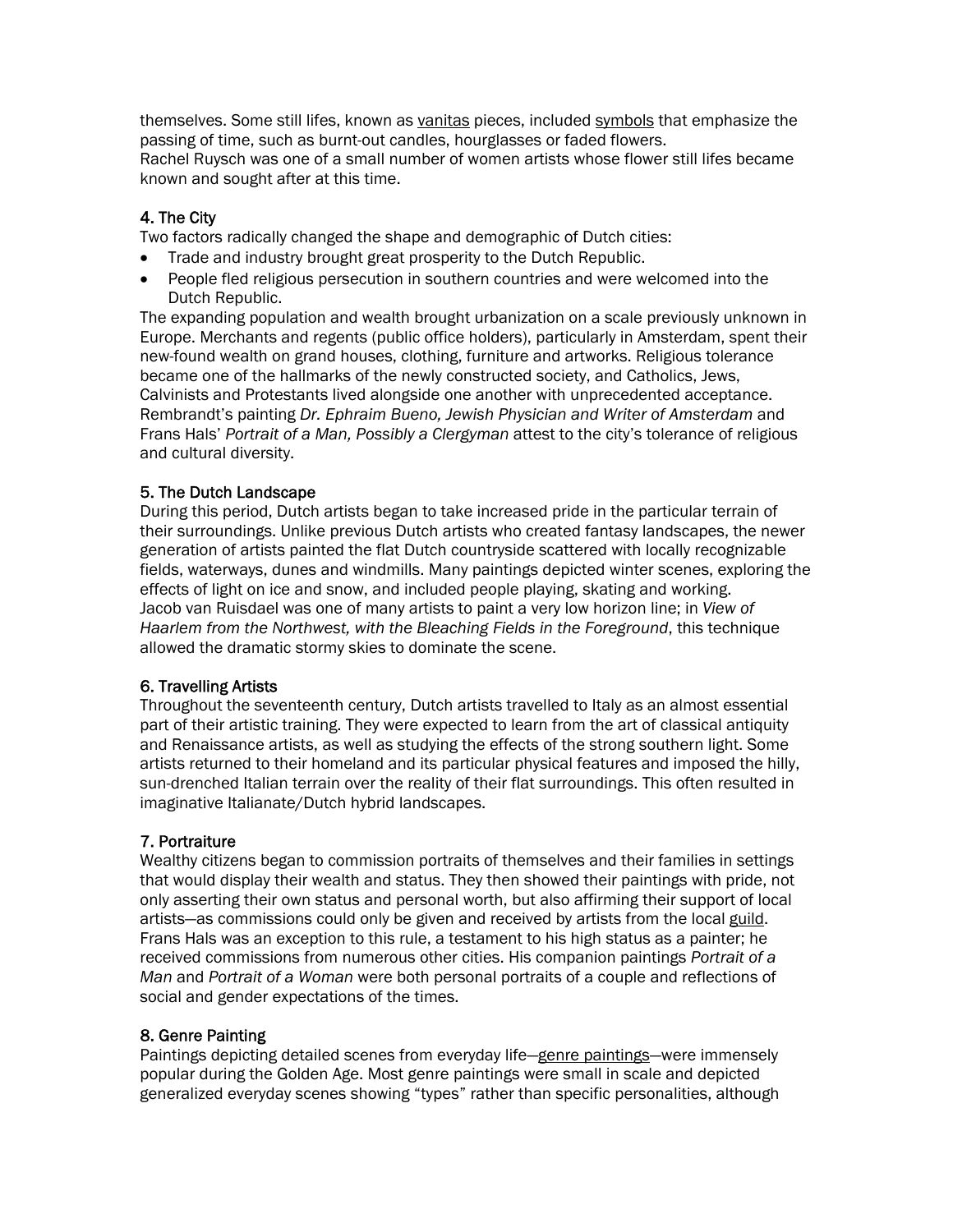some were portraits of real people. They usually contained subtle moral messages that people enjoyed trying to discern. Although these works appear to have been copied from life, most were created in artists' studios. Johannes Vermeer's *The Love Letter* contained many symbols that would have been easily understood at the time, including a dog (symbolizing loyalty or fidelity) and a background painting of a ship at sea (sea symbolizing love, ship symbolizing lover).

This exhibition has been organized by the Vancouver Art Gallery in collaboration with the Rijksmuseum, Amsterdam, and curated by Ruud Priem and Lynn Orr.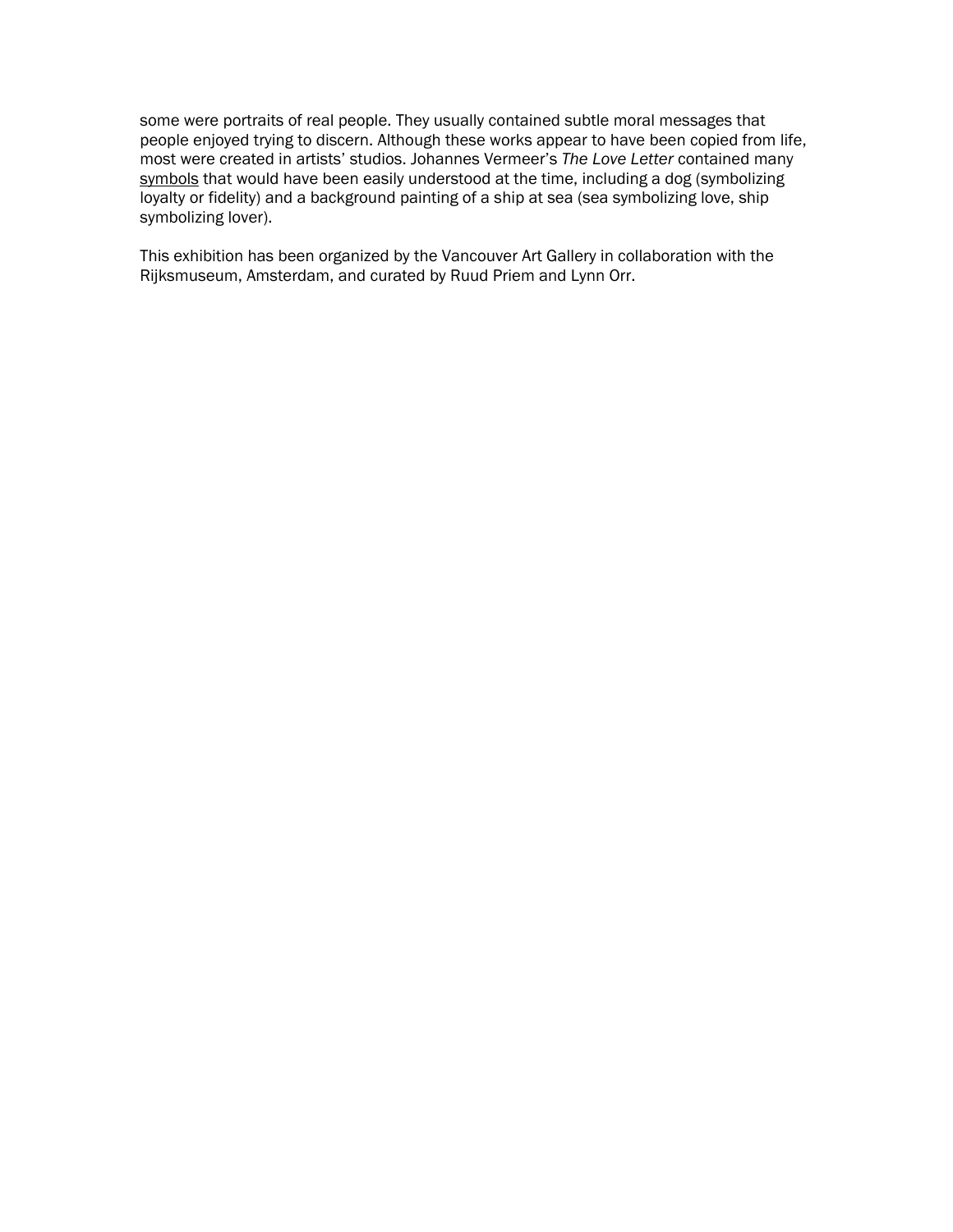## ARTISTS' BACKGROUND

#### Ludolf Bakhuysen (1631–1708) (Maritime Power)

Bakhuysen was born in Emden but moved to Amsterdam, where he lived most of his adult life. He began working as a clerk and calligrapher, but discovered a talent for drawing and began making pen-and-ink drawings of ships. He then studied art under some of the most established artists of his day and became a member of the artists' guild. He became very well recognized for his marine scenes and was soon being courted internationally by illustrious clients from the ranks of royalty and the aristocracy.

He is known to have married four times and to have become a very prosperous artist—one of the most successful of his time. He had many talented students and opened his own gallery in Amsterdam.

Many of Bakhuysen's unusually large canvases depict stormy seas with dramatic skies. *The Man-of-War* Brielle *on the Maas near Rotterdam* is a seascape that records a significant historical event in Rotterdam harbour—under stormy skies. *Shipyard in Amsterdam,* c. 1655– 60, is a "pen-painting" that Bakhuysen made with pen and ink on a white painted wooden panel, depicting the burgeoning shipbuilding industry in the large port of Rotterdam.

#### Frans Hals (1582/83–1666) (The City, Portraiture)

Hals was born in Antwerp, but his family fled the Spanish Netherlands and moved to Haarlem when he was a few years old. After serving his apprenticeship as an artist, he joined the local painters' guild and worked as an art restorer for the city. He began painting portraits around this time and was soon recognized for his lively and dramatically lit compositions.

Twice married, he had ten children to whom he was devoted. He refused to travel far afield for work, insisting that his patrons come to him in order to have their portraits painted. Although he achieved considerable success as an artist and his work remained in demand throughout his life, it appears that he managed his finances badly, frequently fell into deep debt and died in poverty.

*Portrait of a Man, Possibly a Clergyman* and the companion paintings *Portrait of a Man* and *Portrait of a Woman* are prime examples of Hals' exacting technique. He painted them fluidly, with loose brushstrokes, making it seem as if the paintings were executed with great speed which we know not to be the case. His paintings have frequently been cited as the precursors of Impressionism. It is interesting to note how differently the male and female figures are rendered, in keeping with the gender expectations of the times: the men are accorded greater freedom of gesture, the women more formally and decorously posed.

#### Rembrandt van Rijn (1606–1669) (The Artist & His World, The City)

Rembrandt van Rijn was the youngest of ten children born to a prosperous family in Leiden. He attended Latin school for seven years and briefly enrolled in academic studies at the University of Leiden, but he was always interested in art. He was apprenticed to an artist with whom he studied painting and drawing. He soon became known as a portrait and history painter, later turning his hand to landscape and biblical subjects. He soon had a steady stream of students of his own who paid handsomely to study under him, and numerous commissions from local wealthy patrons and art dealers, as well as from international collectors. His work also sold well on the open market.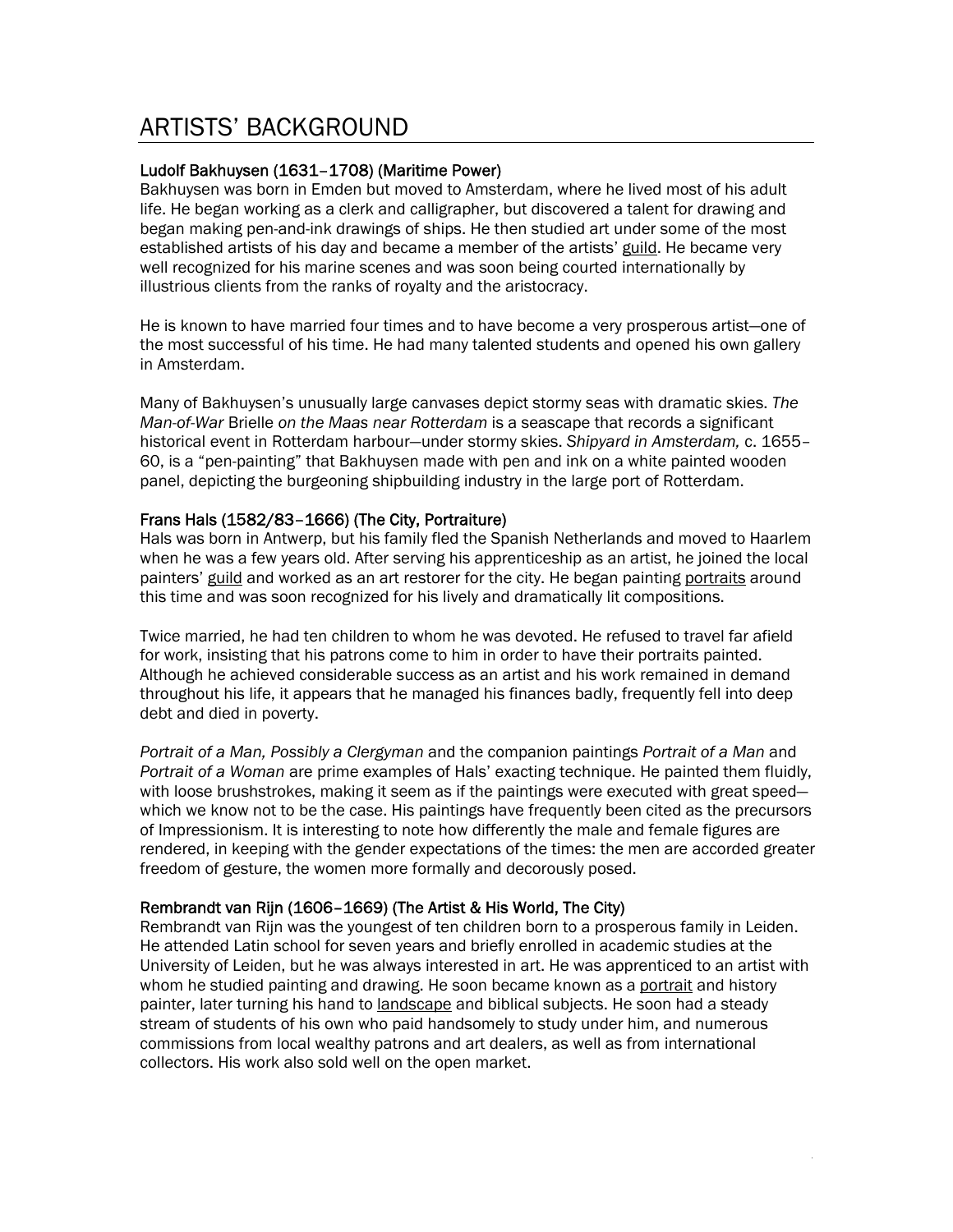His beloved—and much painted—wife Saskia bore him four children, but only the last one survived into adulthood; she died soon after his birth. Despite his considerable success as an artist, Rembrandt managed his personal life and finances poorly and was plagued by debt and misfortune. Soon after his son Titus died of the plague, Rembrandt also died, and was buried in an unmarked grave.

Early in his career, Rembrandt was recognized for his ability to express emotion through gesture and dramatic contrasts of light and dark. In his later years, his energetic brushstrokes and rough, textured paintwork were not in accordance with the prevailing taste for smooth, refined surfaces, and his work fell somewhat out of favour. Rembrandt made etchings as well as paintings for most of his career, until he was forced to sell his etching equipment to raise money.

Many of his paintings, such as *An Oriental* and *Portrait of His Son Titus, Dressed as a Monk,* were not intended as studies of specific personalities, but as types—people dressed in detailed, fanciful costumes—and were intended for sale on the open market.

#### Rachel Ruysch (1664–1750) (Still Life)

Ruysch was born in The Hague and moved to Amsterdam with her family when she was three. Her father was a scientist who taught her to observe nature closely. At age fifteen she became apprenticed to a prominent still life painter. She soon became a member of the artists' guild in The Hague, well known for her large-scale flower pieces—usually commissioned for prominent citizens. She was invited to Düsseldorf as court painter, and she remained there for eight years.

Ruysch married a portrait painter and had ten children. She continued to paint flower pieces until shortly before her death at the age of eighty-five. Ruysch was one of the few women artists of her time to achieve recognition as an artist. Unusually for the period, she had parents and a husband who supported and encouraged her work. There is no doubt that she was widely acclaimed in her time for her flower studies, and had international clients clamouring for her work.

*Still Life with Flowers on a Marble Table Top* is very representative of her work. It shows detailed observation, a dark background and a brightly lit central focus. The insects crawling around the flowers are a common feature in her work. The flowers (often in impossible arrangements containing blooms from varying seasons) are so realistically portrayed that contemporary botanists have been able to identify them.

#### Johannes Vermeer (1632–1675) (Genre Painting)

Vermeer was born in Delft; his father was a prosperous weaver and art dealer. Not much is known about his personal life, but it is thought that he trained as an artist in Delft, where he became a member of the artists' guild. He quickly established himself as a painter of everyday scenes, and although well known in Delft as a genre artist, he seems not to have been recognized any further afield. He worked slowly and meticulously; only 35 of his works are known to be in existence today.

He and his wife Catherine had eleven children, whom he struggled to support. He died young and suddenly, leaving his family in deep debt.

*The Love Letter* is a prime example of the kind of work Vermeer is best known for. It is a carefully constructed, detailed study of a woman and her servant. It seems to present a real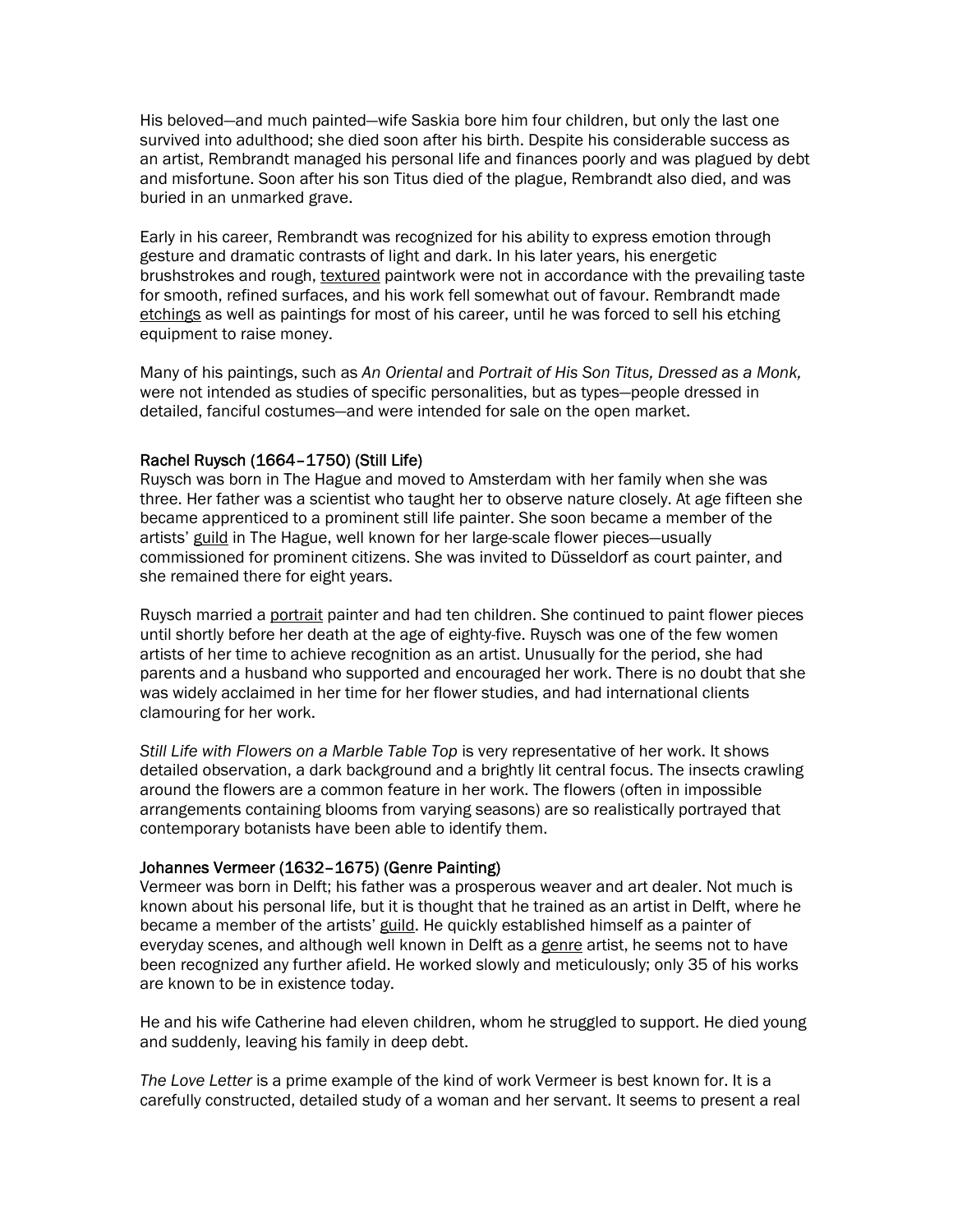moment caught in time—although we now know that it was painted in his studio—a quiet, intimate moment in the relationship between the two central characters, who we find ourselves intruding upon. The painting is full of symbols—clues that would have helped contemporary viewers interpret the narrative and meaning contained in the imagery.

#### Jacob Isaacksz van Ruisdael (1628/29–1682) (Dutch Landscape)

Van Ruisdael was born in Haarlem into a family of established artists and was probably apprenticed to his father. He was recognized as an accomplished landscape artist when very young, and soon became a member of the Haarlem artists' guild. He settled in Amsterdam as a young man and lived there for the rest of his life, although he was buried back in Haarlem after he died. He was a prolific artist, and some 700 paintings have been attributed to him.

Little is known of his private life; he seems never to have married or had children. Although van Ruisdael painted numerous coastal scenes and seascapes, it is because of his rugged woodland scenes that he has been repeatedly called the most gifted Dutch landscape painter of all time. In his compositions he often includes a distant city, dramatic skies and lively, precisely rendered foliage. His vigorous brushstrokes, strong colours and focused lighting serve to imbue his paintings with a heightened sense of emotion and drama.

In View of Haarlem from the Northwest, with the Bleaching Fields in the Foreground, the moody sky dominates the evidence of labour laid out in the landscape, while in *Bentheim Castle* it is the brooding castle that rises above the dense foliage of nature at its most inhospitable.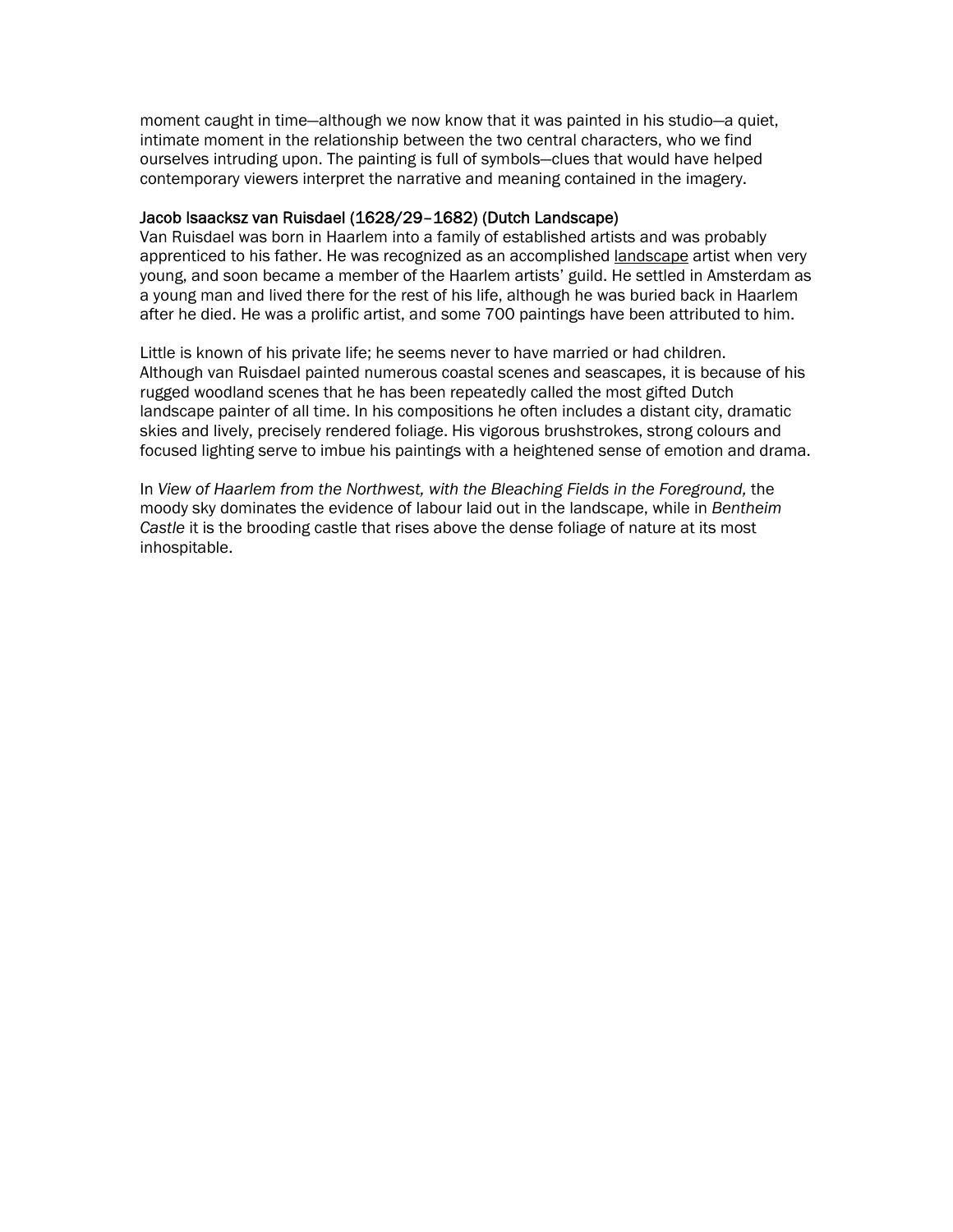## PRE- or POST-VISIT ACTIVITY: Life/Styles of the Artists (All grades)

#### Objective:

Students research some of the Golden Age artists and the contexts within which they worked.

#### Materials:

- $\Box$  the Internet; the following websites are helpful: <http://www.wga.hu/tours/lowcount/index.html>(The Web Gallery of Art) [www.artcyclopedia.com](http://www.artcyclopedia.com/) [www.wikipedia.com](http://www.wikipedia.com/)
- Information sheet: The Artists (page 11)
- Student Worksheets: Information Collecting (page 12), Thumbnail Sketches (page13)

#### Process:

- 1. Explain to students that the works in the exhibition will be found in sections such as:
	- Maritime Power
	- Still Life
	- The City
	- Dutch Landscape Painting
	- Portraiture
	- **Genre Painting**

In the Teacher's Background notes (pages 4-5), you will find information on each section.

For younger students: a few sentences on each section might be enough information. For older students: more in-depth Internet research would provide a better understanding of the times.

- 2. Divide students into six groups, and give each group a copy of the Information Sheet: The Artists (next page). Ask each group to figure out in which section they would expect to find each artist. These are the sections where the artists' work will be found in the exhibition, but certain works might have been placed elsewhere.
	- Maritime Power (Bakhuysen)
	- Still Life (Ruysch)
	- The City (Rembrandt, Frans Hals)
	- Dutch Landscape Painting (van Ruisdael)
	- Portraiture (Frans Hals)
	- Genre Painting (Vermeer)
- 3. Assign each group one of the artists to research.

[www.wga.hu/tours/lowcount/index.html](http://www.wga.hu/tours/lowcount/index.html) is a good place to start. Click on 17th century, and then scroll down to "Holland" to find information on most of the artists. For further information, look on:

[www.artcyclopedia.com](http://www.artcyclopedia.com/)

[www.wikipedia.com](http://www.wikipedia.com/)

Note: When conducting research, students should be sure to use first as well as last names, as many of the artists come from families of artists with the same or similar names.

Also, many of the artists' names are spelled in numerous ways—e.g., Backhuysen, Bakhuysen and Bakhuisen are used interchangeably to identify the same person.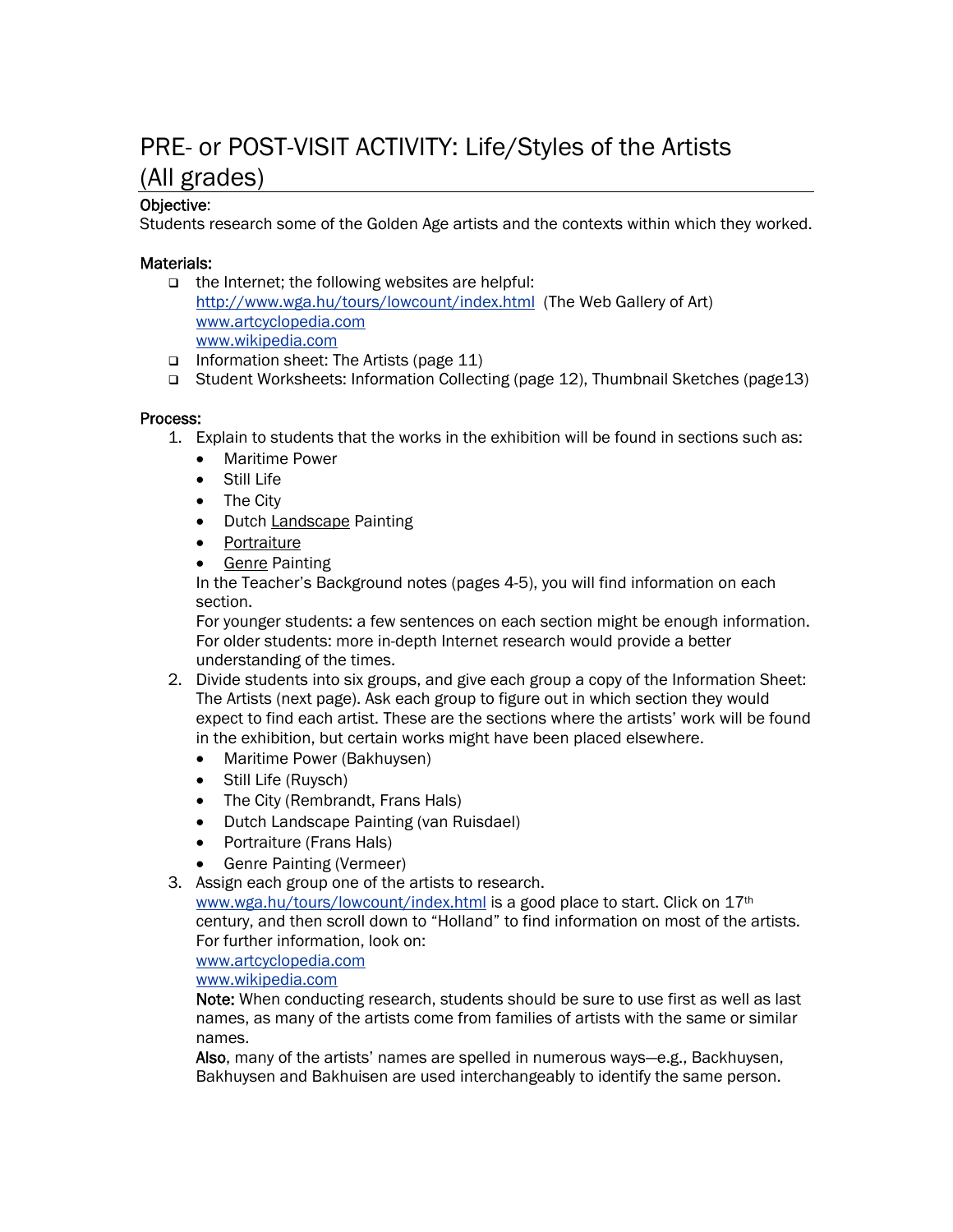- 4. Ask students to:
	- find some background information about the artist,
	- find some information about significant artworks,
	- make one or two sketches of the artist's work.
- 5. Have each group present their work to the class, showing and explaining the sketches.
	- Younger students might enjoy dressing up as the artist and presenting their information as a performance.
	- As each group is explaining their artist's work, have the rest of the class use the Information Collecting Worksheet (page 12) to record information, and make a thumbnail sketch of one of the works (Worksheet: Thumbnail Sketches, page 13).

#### Conclusion:

Discussion:

- What were some of the most interesting things that students learned?
- Which artists and/or kinds of artwork made students curious about seeing the actual work in the exhibition?
- What connections can students make between seventeenth-century Dutch artists and our lives today?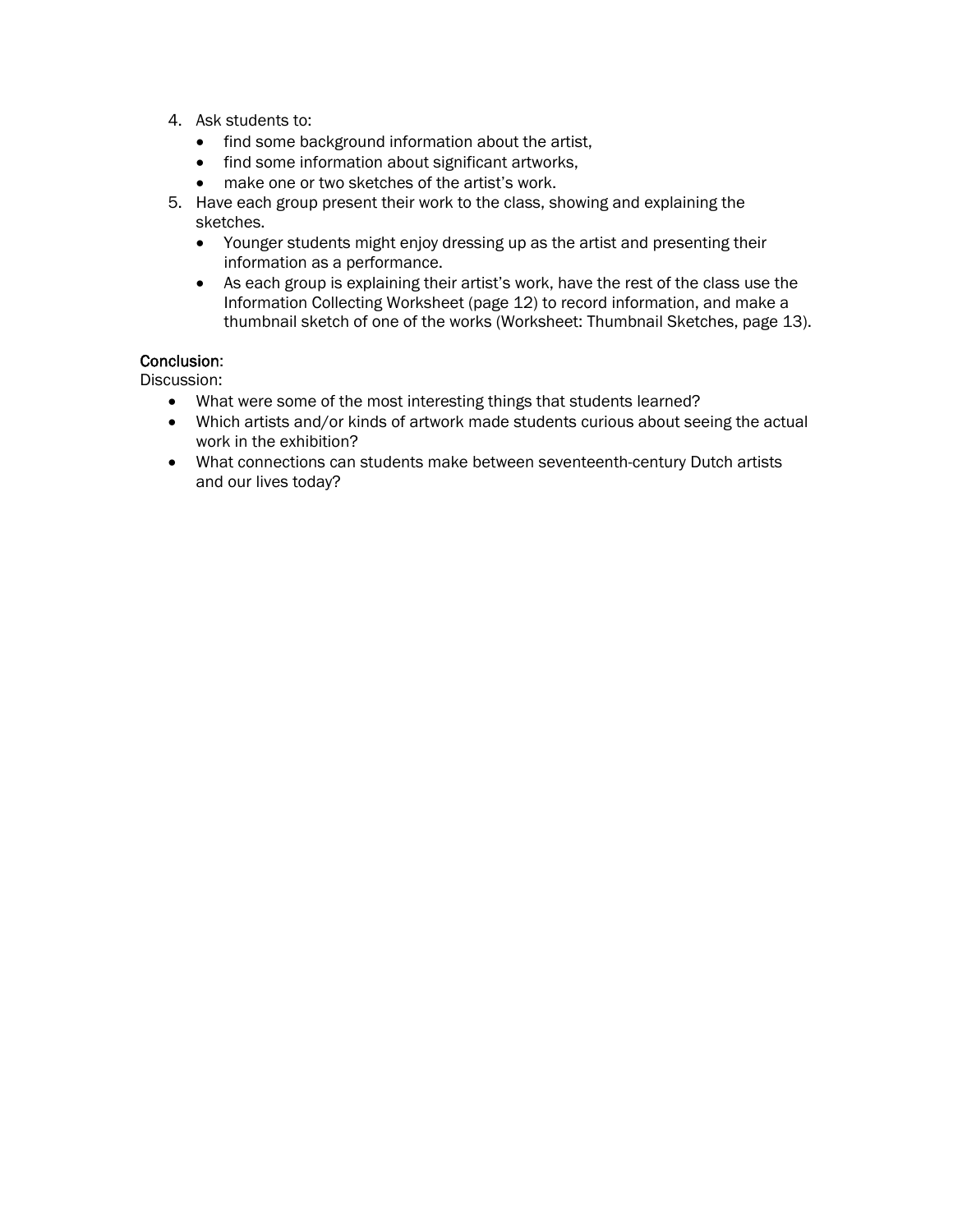# Information Sheet: The Artists

#### Ludolf Bakhuysen

- Painted ships, stormy seas and dramatic skies
- Lived in Amsterdam
- Married four times
- Well-recognized, successful and wealthy

#### Rachel Ruysch

- Painted detailed flower pieces with realistic insects
- Lived in The Hague
- Married with ten children; father and husband supported her art
- Known internationally, painted till she died in her eighties

#### Johannes Vermeer

- Painted everyday scenes with hidden meanings
- Lived in Delft
- Married and had eleven children
- Worked very slowly, died young and poor

#### Frans Hals

- Painted individuals and groups; used loose, lively brushstrokes
- Lived in Haarlem
- Married twice, had ten children
- Very successful but died poor

#### Jacob van Ruisdael

- Painted outdoor scenes with low horizons and moody skies
- Lived in Amsterdam
- Not known to have married or had children
- Made more than 700 paintings, very well regarded

#### Rembrandt van Rijn

- Painted individuals and historical scenes with strong light/dark contrasts
- Lived in Leiden
- Married with a son, later had other relationships and a daughter
- Very well recognized in his time, but died very poor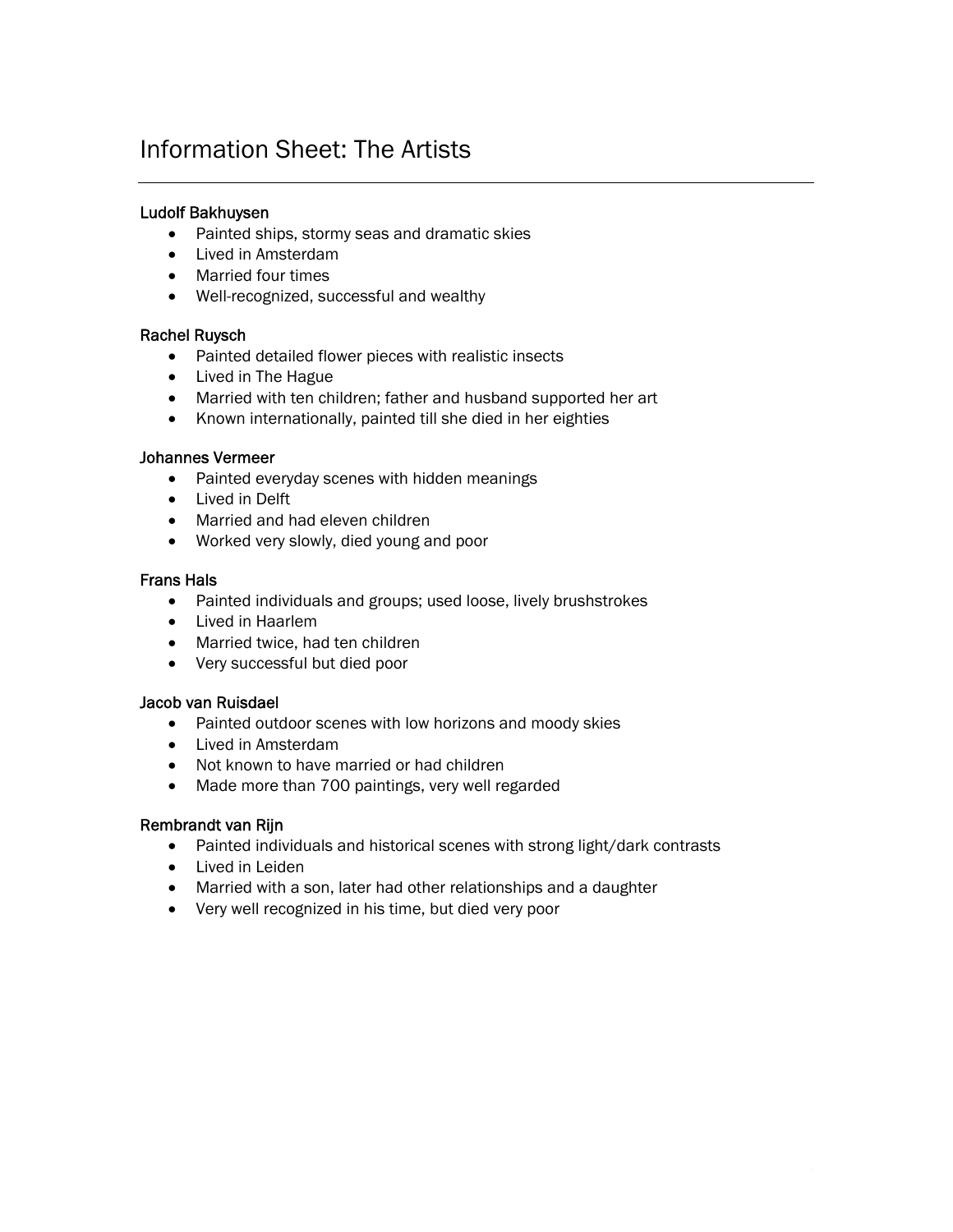# Information Collecting Worksheet

| Artist | Type of Art | <b>Personal Life</b> | Recognized for | A Painting |
|--------|-------------|----------------------|----------------|------------|
|        |             |                      |                |            |
|        |             |                      |                |            |
|        |             |                      |                |            |
|        |             |                      |                |            |
|        |             |                      |                |            |
|        |             |                      |                |            |
|        |             |                      |                |            |
|        |             |                      |                |            |
|        |             |                      |                |            |
|        |             |                      |                |            |
|        |             |                      |                |            |
|        |             |                      |                |            |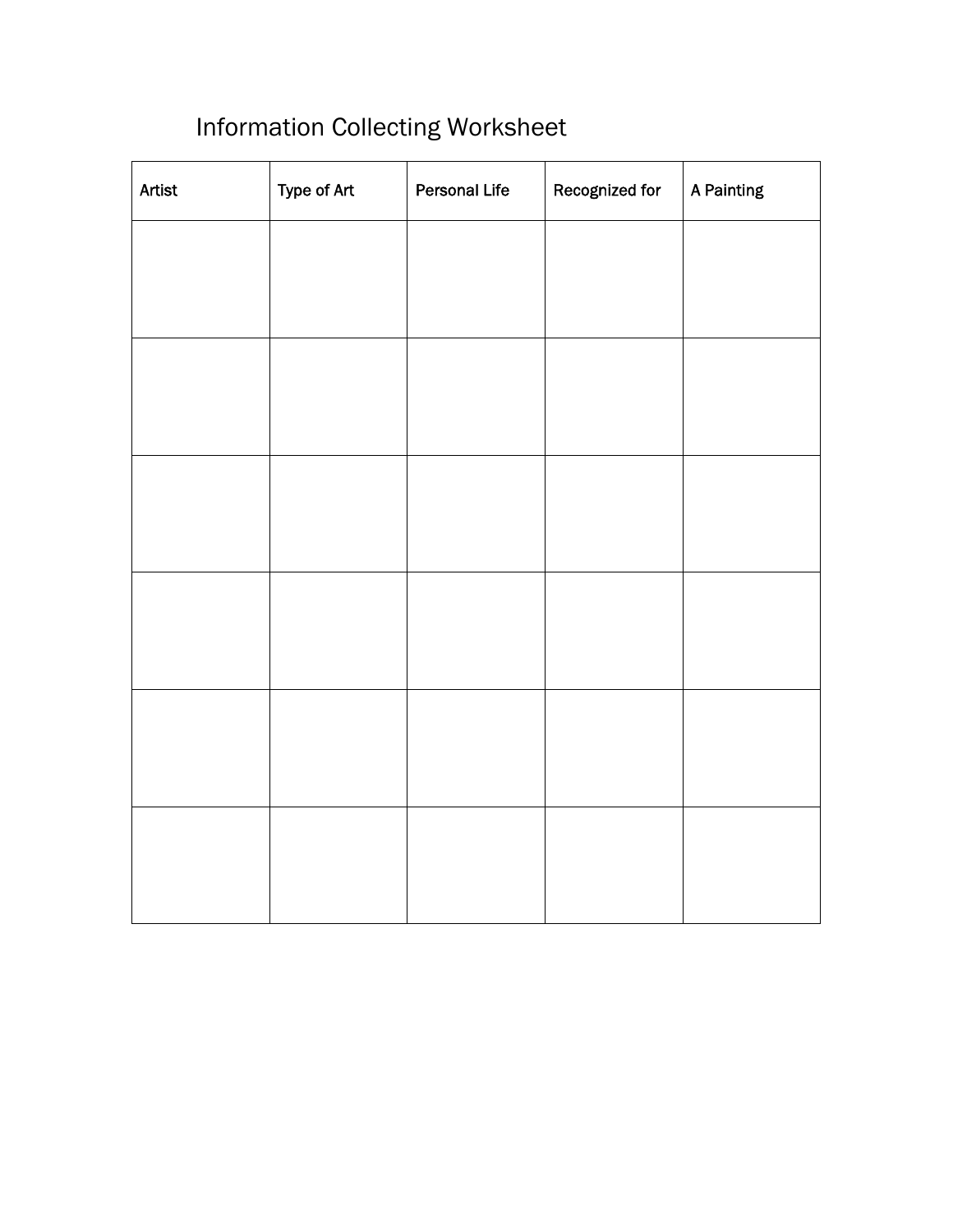# Student Worksheet: Thumbnail Sketches

#### Landscape:



#### Portrait:



#### **Still Life:**



#### Seascape:



#### **Genre Painting:**

| Artist:_<br>Title:__ |
|----------------------|
|                      |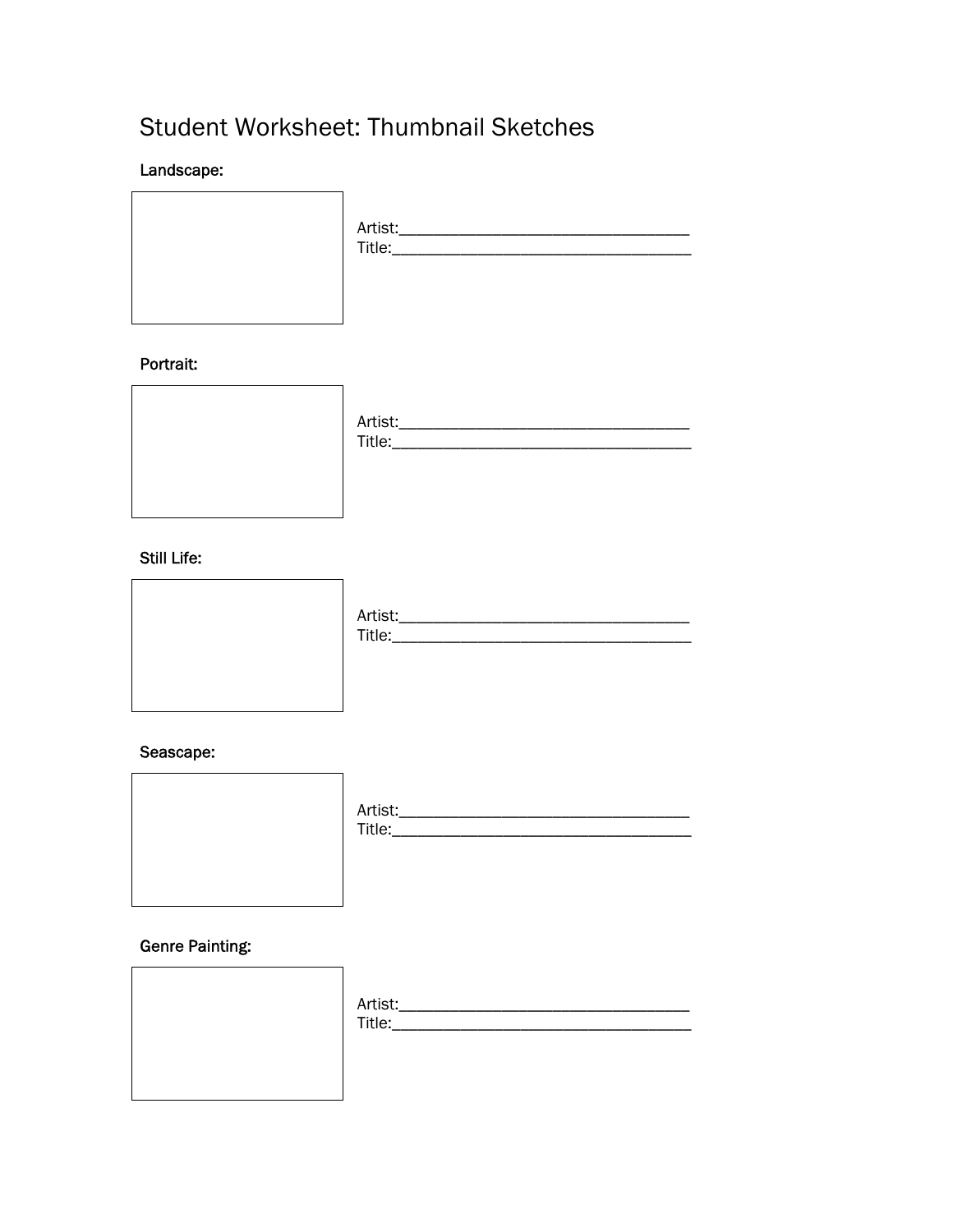#### Objective:

Students look at some examples of Rembrandt's work and analyze his use of light and dark. In the classroom, students examine the effects of light using various light sources, cameras and drawing tools.

#### Discussion:

Chiaroscuro is an art term used to describe extreme contrasts of light and dark. Artists use chiaroscuro (sometimes simply referred to as shading) to create the illusion of volume in painting. During the Renaissance, Leonardo da Vinci worked with the technique, which was popularized by Caravaggio, and later taken up and refined by Rembrandt, whose use of light and dark has become his trademark. The photography term "Rembrandt lighting" has come to denote a technique of placing one side of the photographic subject in light and the other in complete shadow.

#### Materials:

- □ Rembrandt images; available on the Internet: [www.wga.hu/tours/lowcount/index.html.](http://www.wga.hu/tours/lowcount/index.html) Click on 17th century, and then scroll down to "Holland," click on Rembrandt. Two good examples are *Titus Reading* and *Hendrickje Stoffels in the Window.*
- large and small flashlights, movable desk lights, candle
- $\Box$  digital cameras (four or five would be optimal; one will work)
- sheets or large pieces of fabric
- □ drawing paper, charcoal or soft pencils
- $\Box$  a few white conte crayons (optional)

#### Process:

- 1. Show students copies of one or two Rembrandt images (see above).
	- Draw their attention to which parts of the composition are in light and which are in shadow. Complete or partial shadow?
	- Ask them why they think the artist might have chosen to light the composition in this way. (Think about mood, dramatic moment, emotional intensity.)
	- Examine details of how light falls in the images: e.g., on folds of clothing, highlights on jewellery, light caught on white fabric or book pages. What colours or techniques has the artist used to bring attention to these parts?
- 2. Darken the classroom as much as possible, or move to a room that can be effectively darkened.
- 3. Ask one student to be the subject (model), and drape that student in sheets, blankets or other fabrics. Ask some students to be photographers and take photographs when required.
- 4. With all the lights off, the teacher can hold a candle close to the model's face and have students discuss the kind of light that falls on the subject, and what they see as the light tapers off. Move the candle to the side, below, above. Take photographs.
- 5. Change to a single small flashlight, repeat the discussion, take more photographs. Use larger (stronger) then multiple flashlights. Repeat with desk lights. Make sure that students notice how the light changes, what is isolated or highlighted, and have them take photographs showing each change.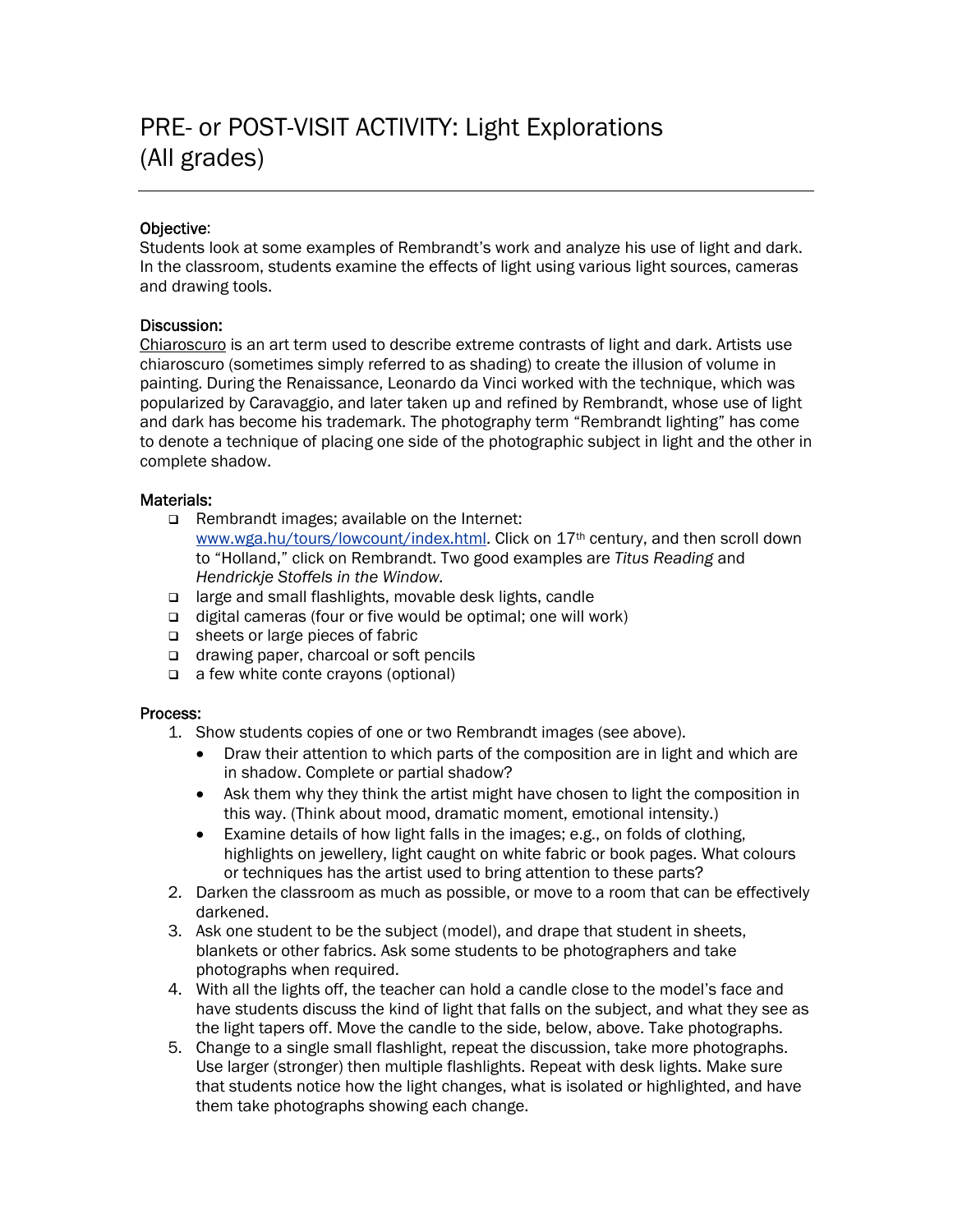- 6. Have the students work in groups to look at the photographs in the camera(s) and notice the differences in lighting, areas that are easily visible, areas that are dark. What different moods are created by changing the lighting?
- 7. Discuss as a class.
- 8. Tell students they are now going to make a sketch using pencil or charcoal, paying attention to the way the light falls on a subject. Ask them as a class to arrange light on a subject (teacher or a different student) and then sketch, carefully isolating perhaps exaggerating—light and dark areas.
- 9. *Optional:* When the students have completed their drawings, give each one a turn using a white conte crayon to add highlights to their drawings. (It is important to add this feature only at the very end. If smudged, the conte turns grey and disappears, and the effect is lost.)
- 10. Display the sketches.

#### Conclusion:

Have the students discuss what they learned about light and dark.

- Are the same parts highlighted in all their sketches? How or why might there be differences?
- Do different lighting effects change the overall mood of the image? How?
- How would they arrange the lighting to show specific moods, emotions or dramatic moments?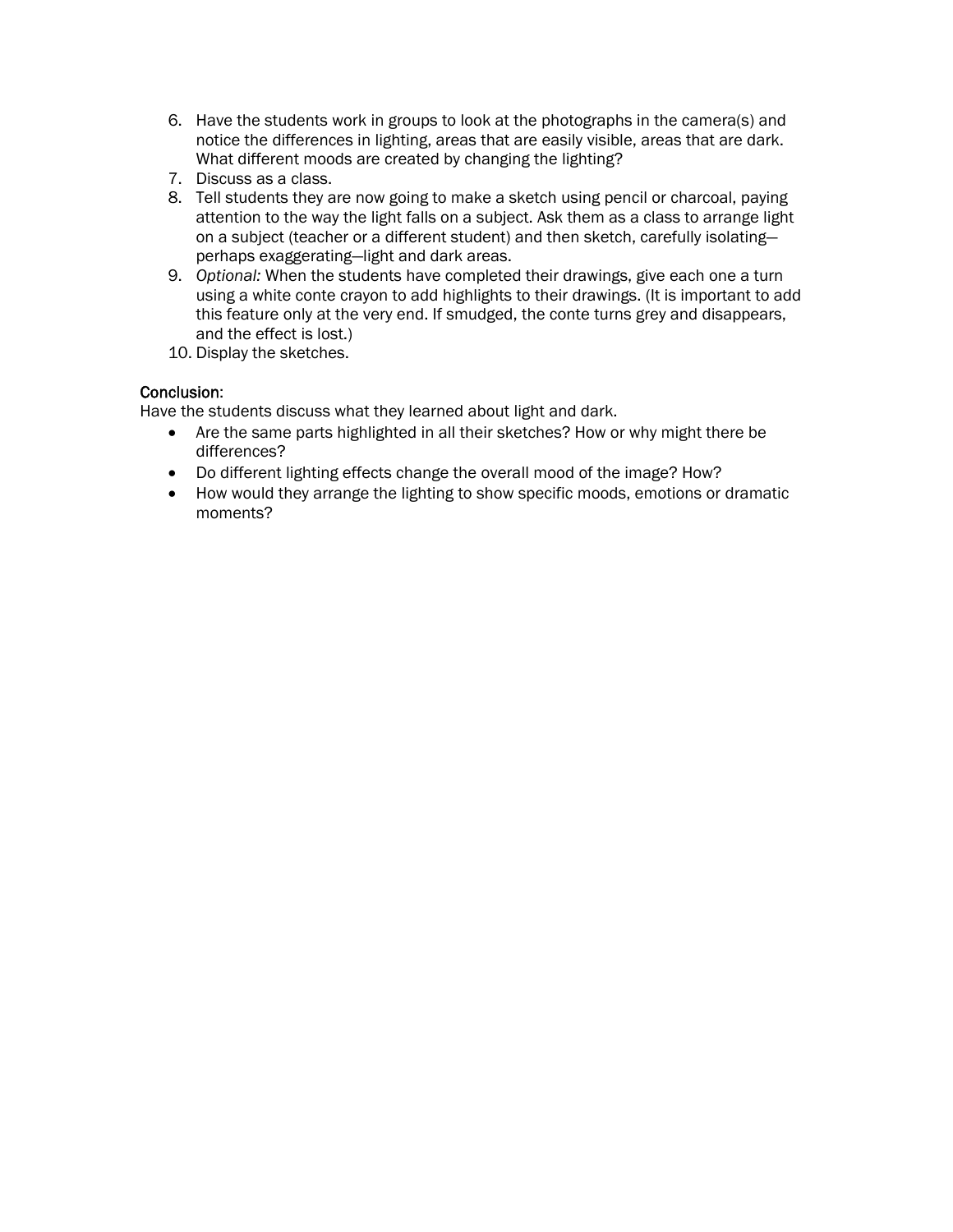# PRE-VISIT ACTIVITY: Objects That Speak (All students)

#### Objective:

Students look at the ways objects can be used to represent or symbolize personality traits, status, professions, interests, or moral stances.

#### Discussion:

The Dutch art-buying public of this time would have looked at a painting and understood that each object depicted contained deeper meanings: a burnt-out candle wasn't simply a candle, it was a symbol of life's transience. The image of a mother de-lousing her child's hair showed not only that she was fulfilling her parental obligations but also that her house was a place where Dutch codes of morality and order were upheld. A calm sea in a background paintingwithin-the-painting represented a faithful lover. Everywhere, in still life, vanitas and genre paintings, objects and gestures contained messages that imparted clues as to how they should be understood. People took pleasure is discerning the true meanings hidden in an artwork.

#### Materials:

- copies of some paintings by the following artists (easily available in books or on the Internet by googling the artist's name and "image"): Johannes Vermeer: any genre paintings, showing everyday activities Rachel Ruysch: any of her still life paintings Frans Hals: portraits of both a man and a woman Pieter Claesz: vanitas paintings, showing the transience of life
- personal objects, paper bags
- regular or watercolour pencil crayons
- $\Box$  large sheets of white paper

#### Process:

Part 1

- 1. Divide students into small groups and give each group a copy of a different Dutch painting. Ask them to look at the details and guess what each thing might symbolize; e.g., dog, candle, dead flower, mop, slippers...
- 2. Hand out the Information Sheet (page 19) and ask students to try to discern the deeper meanings hidden in the artworks. Were their guesses close?
- 3. Have each group show their image to the class and explain the meanings.
- 4. Tell students that the Dutch public at this time would have clearly understood what the meanings were, and figured out many of the messages behind the painting. The artists consciously inserted many symbols to interpret or symbolize the person, place or thing.
- 5. Ask students to find four objects at home that represent different aspects of themselves, put them in a paper bag and bring them to school. The objects might include a hat, a book or a necklace.

#### Part 2

- 1. Collect the paper bags and open them up one at a time, revealing the objects inside. Ask students to guess who is represented by these objects. Discuss which clues helped them figure it out (discuss as a whole class or in small groups).
- 2. Tell students they are going to use some/all of their objects to create a pencil-crayon drawing that represents aspects of themselves. They could choose to do it as: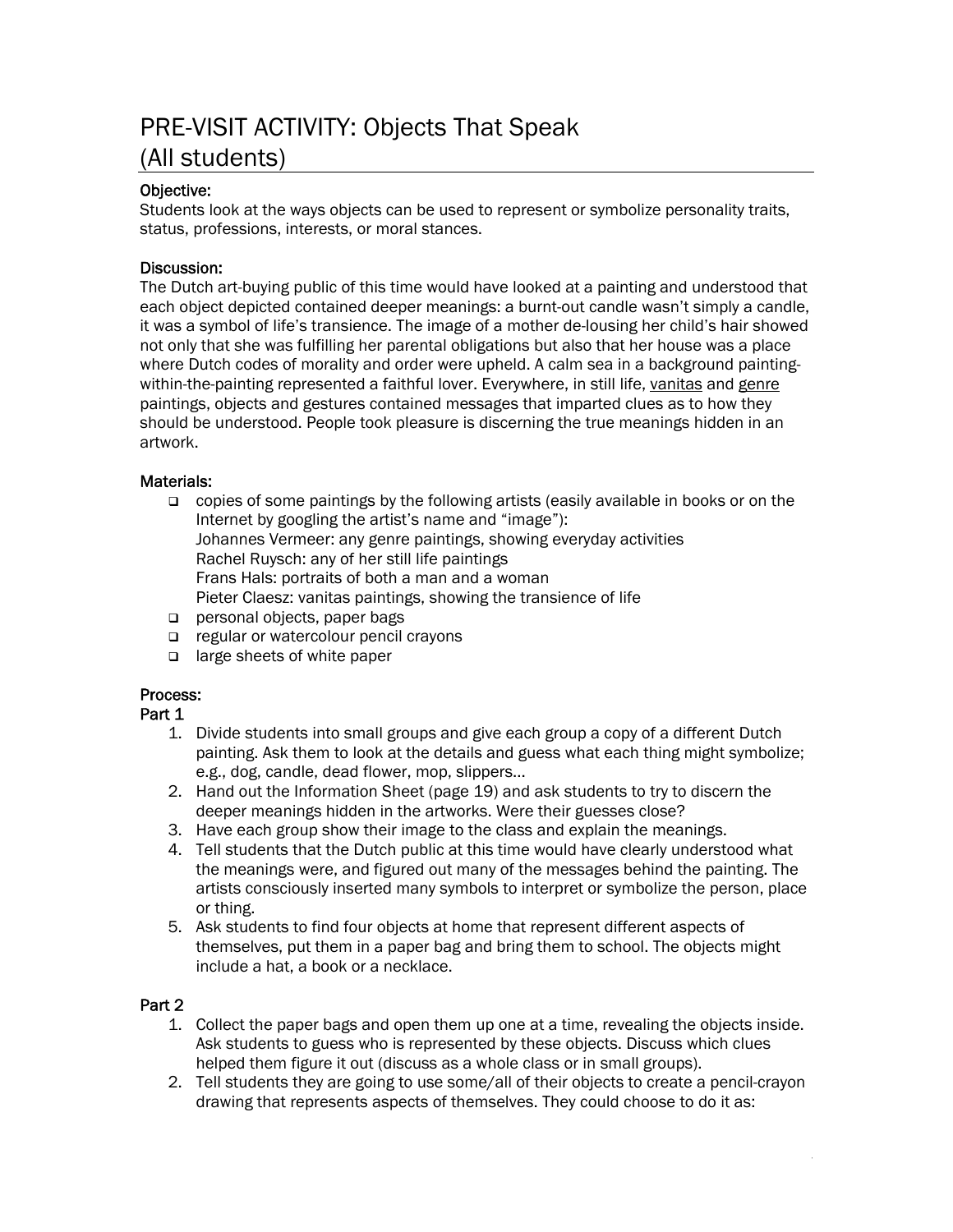- a still life piece focusing on the objects, or
- a self-portrait containing the objects as background, adornments or ornaments. Ask the students to fill the entire sheet of paper, and think about light and shade as well as placement of the objects and overall composition.
- 3. Display and discuss.

#### Conclusion:

Discuss the different images and the objects represented. How do the objects represent or symbolize the artist?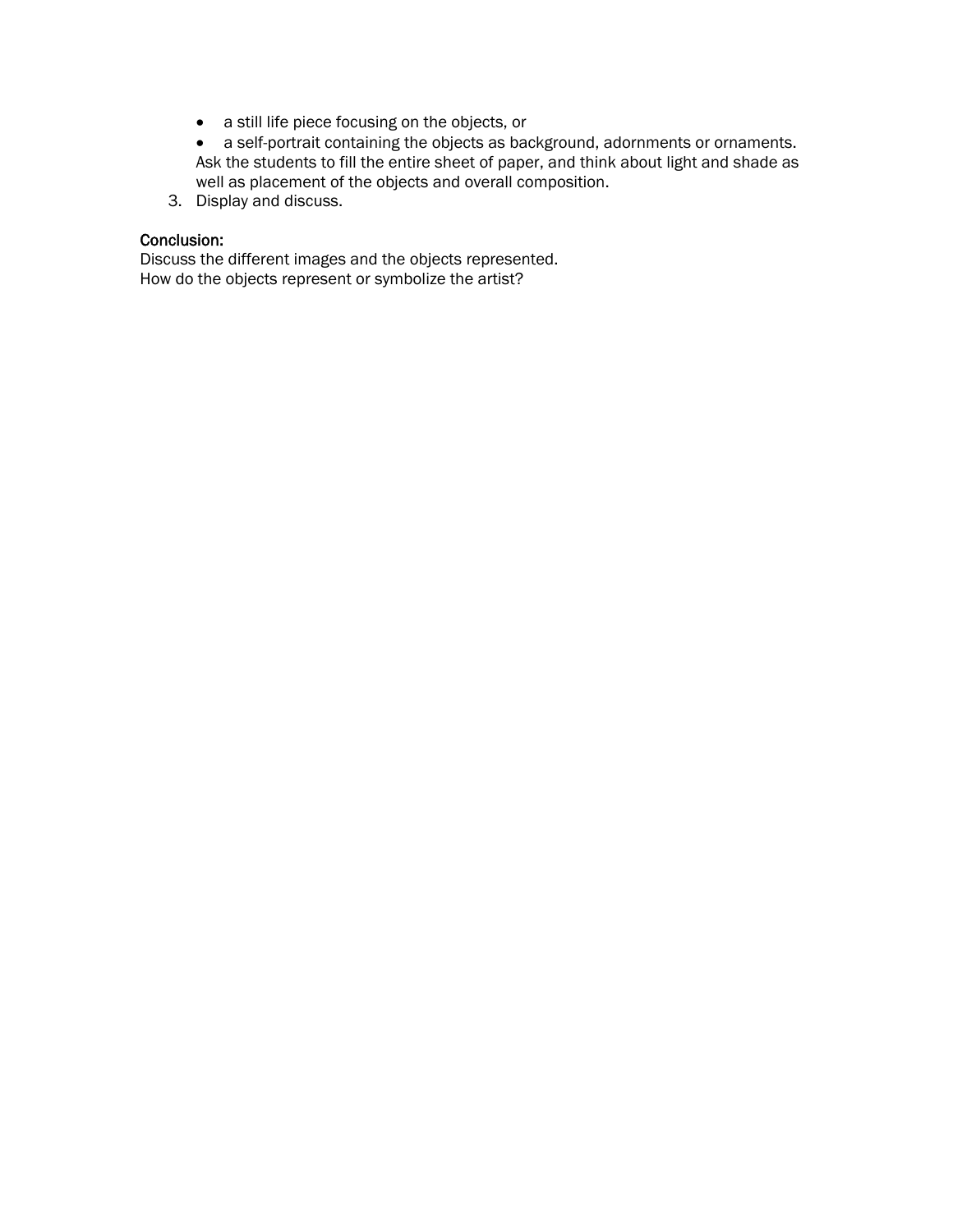# Information Sheet: Symbols, Representation & Meaning

Objects and gestures in Dutch art from this time might be interpreted in various ways, but the following meanings are generally taken to be true:

| dog                    | faithfulness or loyalty of the people in the portrait                     |
|------------------------|---------------------------------------------------------------------------|
| flowers: white iris    | purity                                                                    |
| rose                   | love-often religious love                                                 |
| buttercup              | unmarried                                                                 |
| sunflower              | love, religious or earthly                                                |
| poppy                  | power or sleep                                                            |
| tulip                  | wealth or nobility                                                        |
| snail                  | sin; the soul needs to be freed after death                               |
| butterfly              | transformation or resurrection-the soul freed after death                 |
| ant                    | hard work                                                                 |
| burnt-out candle,      | all of these objects stand for the passing of time, the idea that our     |
| rotting fruit, skull,  | time on earth is temporary.                                               |
| hourglass, pocket      | The moral or religious message is that riches or objects are              |
| watch                  | temporary and meaningless; godliness is important                         |
| background painting of | $ship = lower$                                                            |
| ship at sea            | the $sea = love$                                                          |
| letter                 | nearly always understood to be a love letter                              |
| apple                  | in a still life: temptation, as in the Garden of Eden                     |
|                        | in a portrait: the passing of knowledge from parent to child              |
| an overturned glass    | life passing                                                              |
| a comb; combing hair   | cleanliness or moral purity                                               |
| keys                   | responsibility                                                            |
| pearls                 | vanity or purity                                                          |
| slippers lying around  | hurrying, untidiness, suggesting something not quite moral                |
| scales                 | qualities of wisdom, justice or thriftiness                               |
| man's hand on heart    | love                                                                      |
| woman's hand on        | warmth in marriage as well as dependence on her husband                   |
| man's shoulder         |                                                                           |
| tidy house, happy      | hardworking woman, pointing to order and morality in the                  |
| children               | household                                                                 |
| musical instruments    | love, passion                                                             |
| books                  | knowledge                                                                 |
| couple holding hands   | faithfulness; a marriage based on love and trust                          |
| red cheeks             | drunkenness                                                               |
| grapes                 | in a portrait: faithfulness in marriage                                   |
|                        | in a still life: religious significance, standing for the blood of Christ |
| cherubs in the clouds  | in a portrait: children who died in childbirth                            |
| men dressed in black   | suited for public functions; men's clothing was usually a little          |
|                        | untidy as this was thought to be more manly                               |
| women in light colours | suited for domestic or private life                                       |
| <b>Bible in hands</b>  | mature and religious person                                               |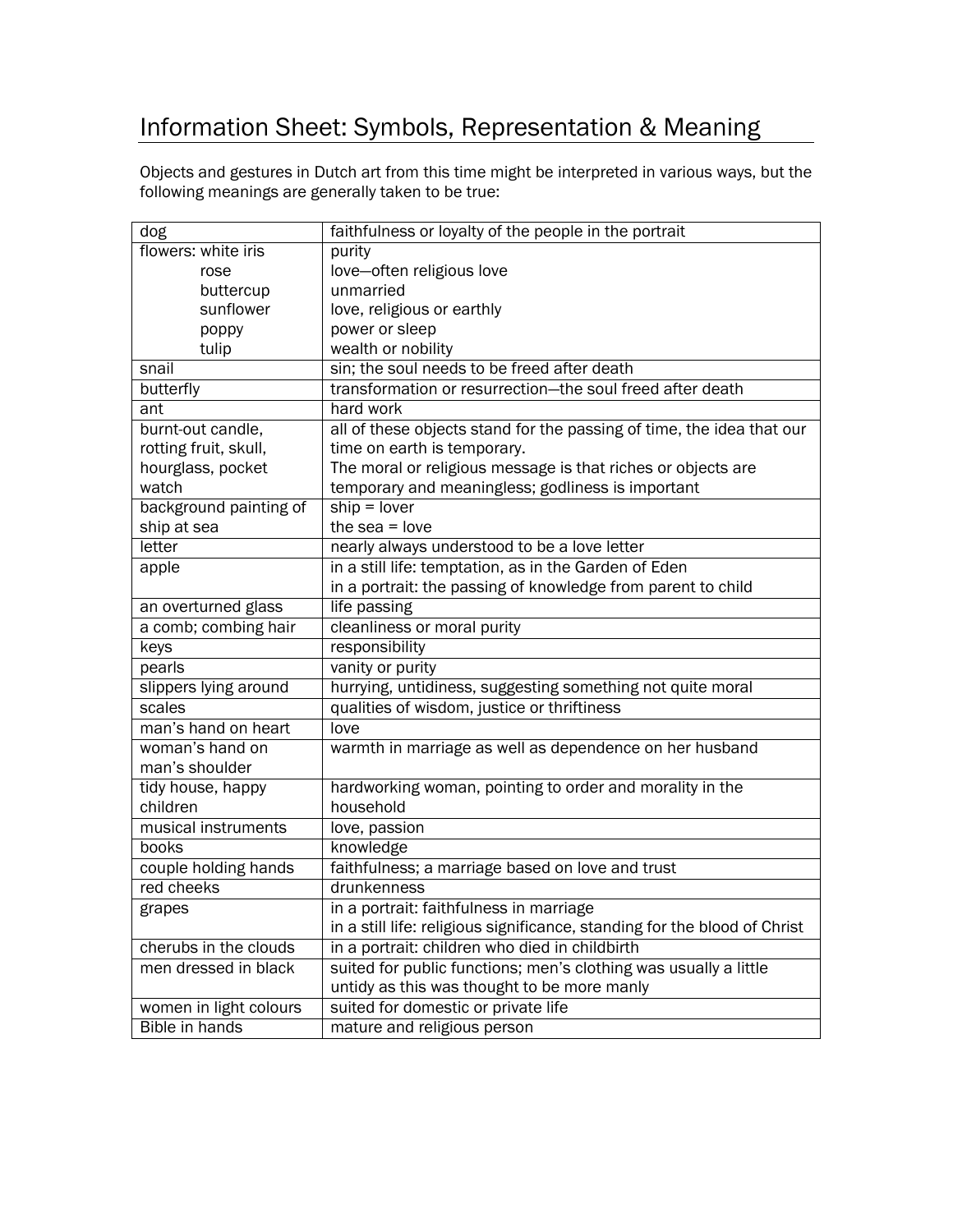# PRE-VISIT ACTIVITY: Low landscapes (Primary and intermediate students)

#### Objective:

Students look at some low-horizon land and seascapes and create a mixed-media land or seascape using collage, crayon and watercolour paint.

#### Discussion:

In much of the Dutch art of the Golden Age, landscapes and seascapes were dominated by big skies. The horizon line was dropped low, allowing the artist some two-thirds of the canvas to show off their expertise in creating cloudy, atmospheric, dramatic skies pierced by rays of light, which set the mood for the action below.

#### Materials:

- copies of a seascape by Ludolf Bakhuysen and a landscape by Jacob van Ruisdael with low horizons. A good website for images is: <http://www.wga.hu/tours/lowcount/index.html>(The Web Gallery of Art). Click on 17th century, and then scroll down to "Holland," click on the artist's name then on "images" (on the top left).
- □ large sheets of white paper
- magazines, scissors, glue
- crayons or oil pastels
- watercolour paint (blues and greys) brushes, water

#### Process:

- 1. Have students look at a landscape (van Ruisdael) and a seascape (Bakhuysen):
	- Look at the sky and the land/sea: what's the relationship between them?
	- Look at the sky: details, light/dark, source of light.
	- Look at the sea/land: action, light/dark.
	- Point out the foreground, midground and background; discuss the size/scale of the ships/trees/buildings/people.
- 2. Give each student a large sheet of paper; draw a low horizon line. Have each student decide whether to create a sea or landscape.
- 3. Have students look through magazines and cut out objects—ships, buildings, trees, etc. Have them take scale into account in placing the objects in their scene; i.e., whether they will be part of the foreground, midground, background, and on or below the horizon line. Have them glue the cut-outs onto the paper.
- 4. Have the students add details with crayons or oil pastels, filling in the gaps between the cut-out pieces so that they relate to each other. For example, they might be adding grass and trees, or sea and waves.
- 5. Have the students draw in sky/cloud detail with crayon/pastel.
- 6. Have them use watercolour paint as a wash over the crayon/pastel to complete the sky.
- 7. Display the students' work.

#### Conclusion:

Discuss the works in terms of:

Overall mood and atmosphere, relationship between sky and land/sea and scale. Would the images be very different if the sky only took up one-third of the paper? How?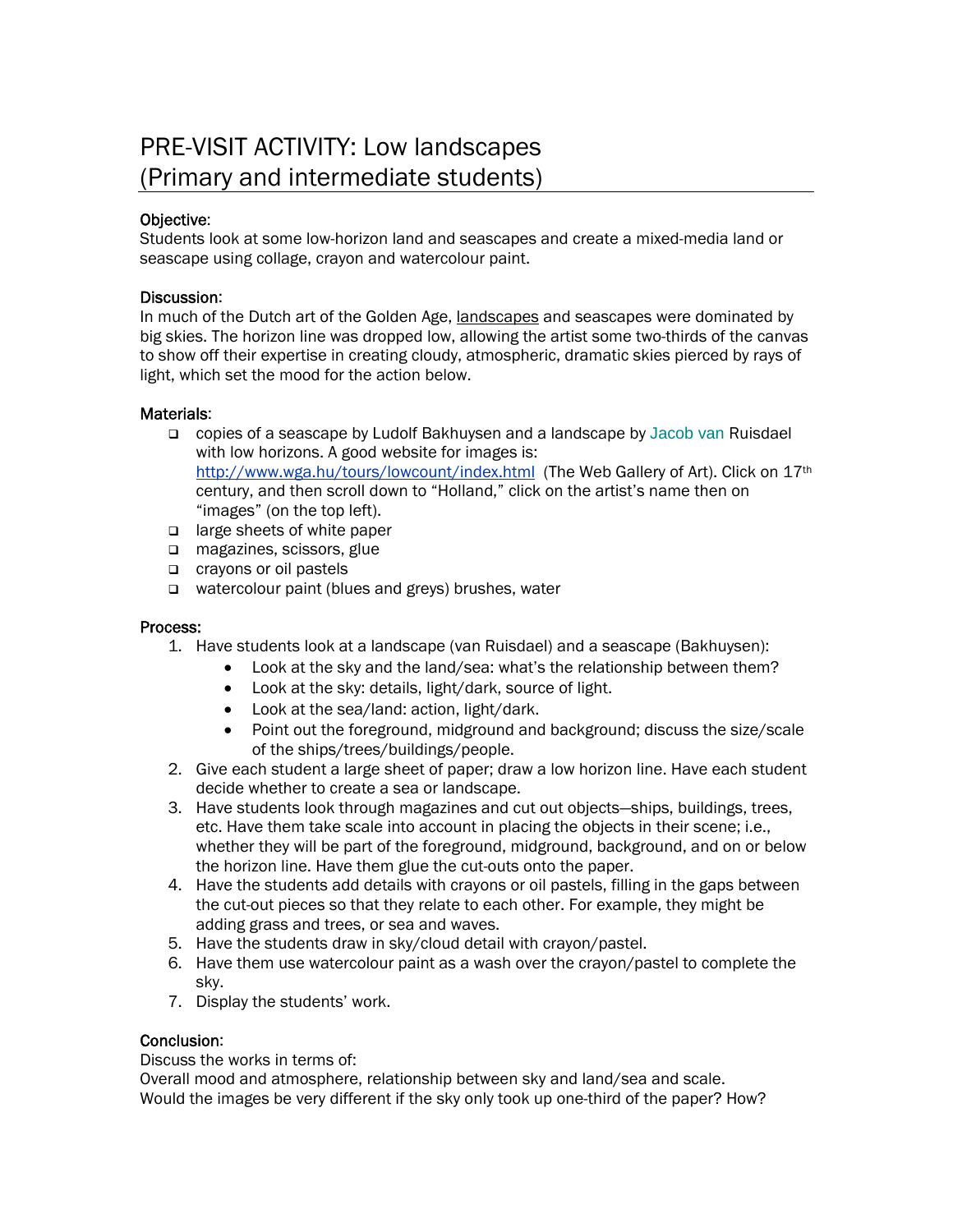# PRE-VISIT ACTIVITIES: Quick Fixes (Intermediate and secondary students)

#### Objective:

To provide teachers with some ideas for short activities and discussions that address various topics focused on in this exhibition.

#### Five-minute sketches:

Every day have a different group of students set up and light a small still life scene. Then give them five minutes to sketch.

- You could alternate materials, such as pencil, black sharpie, pencil crayons, charcoal.
- On different days you could ask students to pay particular attention to light and dark, foreground/midgound/background, shading, etc.

#### Imported goods:

During the Dutch Golden Age, world trade exploded and suddenly sugar, porcelain, coffee and other goods were available for the first time. Have students:

- Do quick research on the Internet and see what foods were available in the Dutch Republic in the seventeenth century before and after trade began. Imagine what they would have eaten, given this limited availability of foods.
- Look in their food cupboards at home and write down where all the goods have come from. What would be left in the pantry if it contained only local goods?
- Find out about the 100-mile diet. Is this a return to old times or something new? What are the positives and negatives about such a food philosophy?
- Discuss the similarities, differences and effects of global trade then and now.

#### New products:

- Have the students do research to find out which products were introduced for the first time—in quantity—during the Dutch Golden Age (e.g., sugar, spices, coffee).
- Have them create a commercial to introduce the public to the product for the first time, encouraging them to purchase the product. Who would the product be targeted at housewife or merchant, nobility or middle class?
- The commercial can be made for radio. TV or newspaper.
- Have them present their commercials to the class.

#### Playing with light and dark:

Have the students look through magazines, find a large portrait-type image and examine the lighting. Can they figure out where the light source is? Is it flat commercial type lighting?

- Using light and dark markers or crayons, have students create or add light and shade to their portrait.
- For example, one side could be completely dark except for highlighting the eye, or they might exaggerate shadows around the nose and other features, or put in gentle shadows.

#### *Girl with the Pearl Earring*:

Have the older students read the novel *Girl with the Pearl Earring* by Tracy Chevalier, based on Vermeer's life. Refer to:

<http://www.teachervision.fen.com/novels/printable/32802.html>

Printable teacher's guide containing suggestions for classroom discussions and activities.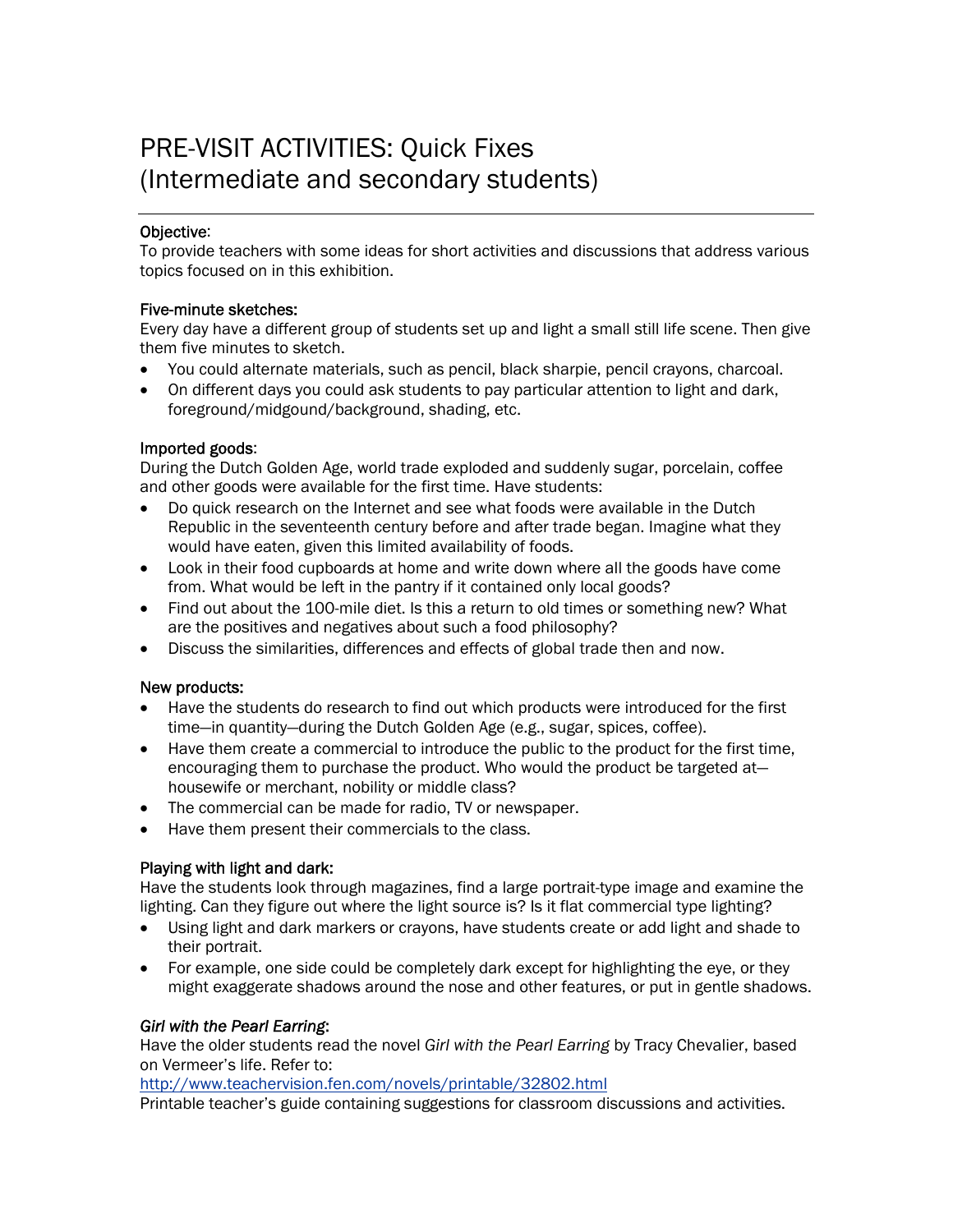#### Class picture:

Make a copy of a Rembrandt portrait and divide it into squares by drawing horizontal and vertical lines on it in a grid, making as many squares as there are students in the class.

- Number the squares and make a copy, retaining the original.
- Cut out the copy and give each student a square.
- Decide whether to use crayons, pastels or pencil crayons, and have each student replicate their square onto a much larger square of white paper.
- Reassemble the image, using the original numbered sheet to guide you.
- Discuss the similarities and differences, and the ease or difficulty of the process.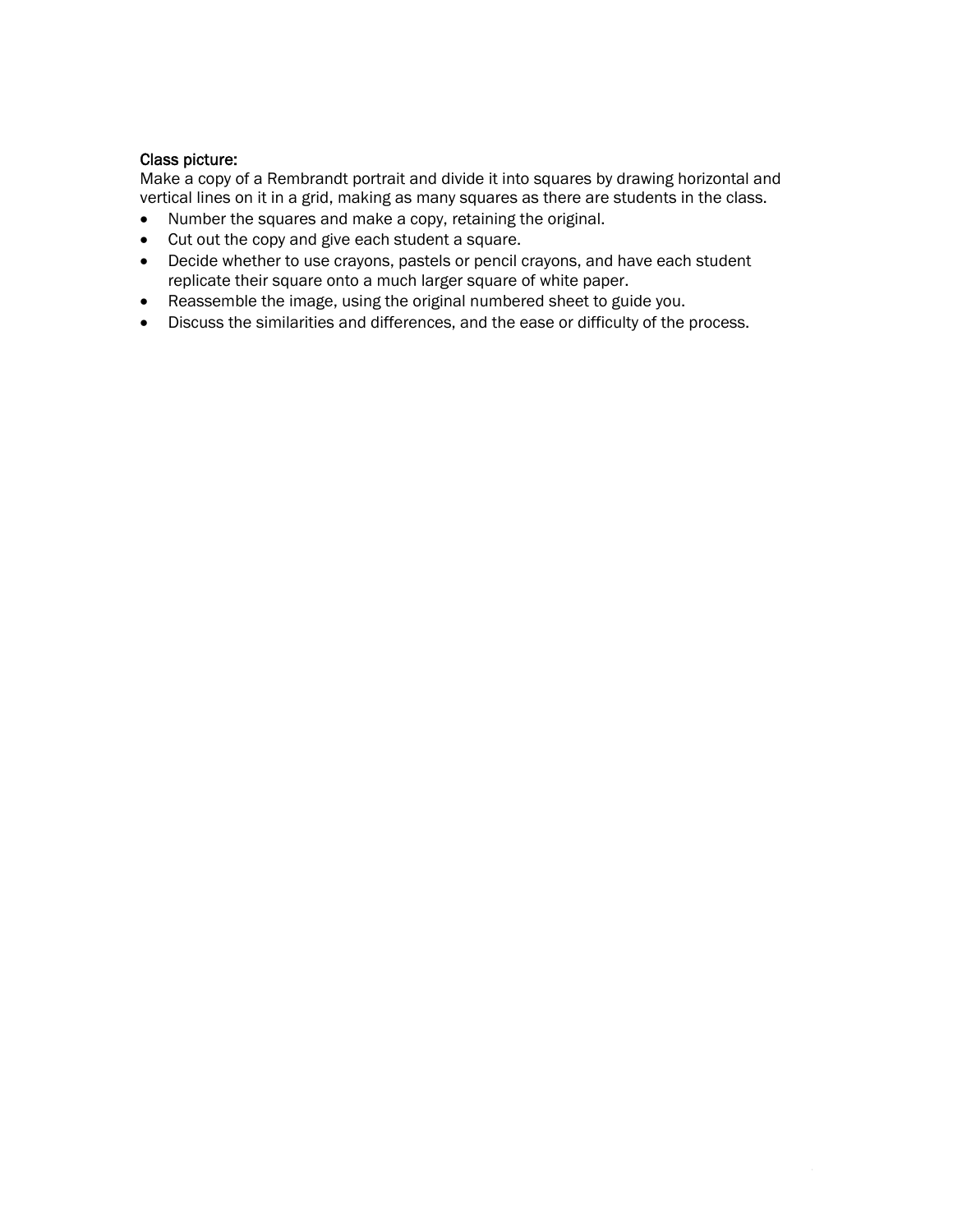### VOCABULARY

chiaroscuro: Italian term meaning light-dark, used to describe extreme contrasts of light and dark. Artists use chiaroscuro to create the illusion of volume as well as for dramatic effect.

etching: a method of printmaking in which an image is created on a printing plate through the use of acid to create grooves in the surface of the printing plate. The resulting grooves hold ink during the printing process, and this ink is then transferred to paper.

genre painting: artworks that show scenes from daily life (*genre* is a French word meaning "kind" or "sort"). Genre paintings were often small works that contained hidden meanings and had strong moral messages.

guilds: professional organizations to which seventeenth-century Dutch painters had to belong in order to practise as artists. Each city had its own guild, which local artists joined in order to produce and sell work locally.

landscape: a work of art in which the subject is a view of the exterior physical world. Traditionally, landscapes have been paintings or drawings depicting natural scenes and are often concerned with light, space and setting.

portrait: a work of art in which the artist's principal goal is to capture the physical likeness and personality of an individual or group of people.

still life: a work of art in which the subject consists of inanimate objects. A still life can include not only natural items like cut flowers and fruit, but also manufactured objects like glasses, wine and candles. A still life can be a celebration of material pleasures such as food and wine, or a warning against such excesses (a vanitas painting).

symbol: something that stands for or suggests something else. For example, in Dutch art a skull was a symbol for the passing of time or transience of life.

texture: the surface quality of an artwork. Texture can be real or simulated. Real texture can be both seen and touched. Simulated texture cannot be interpreted by touching; it must be seen. Some examples of words to use to describe texture are shiny, smooth, rough, coarse, gritty and granular.

vanitas: a still life painting that warns against material pleasures and of the brevity—or transience—of human life. Symbols like dead flowers or rotting fruit are often found in vanitas pieces, measuring the passing of time.